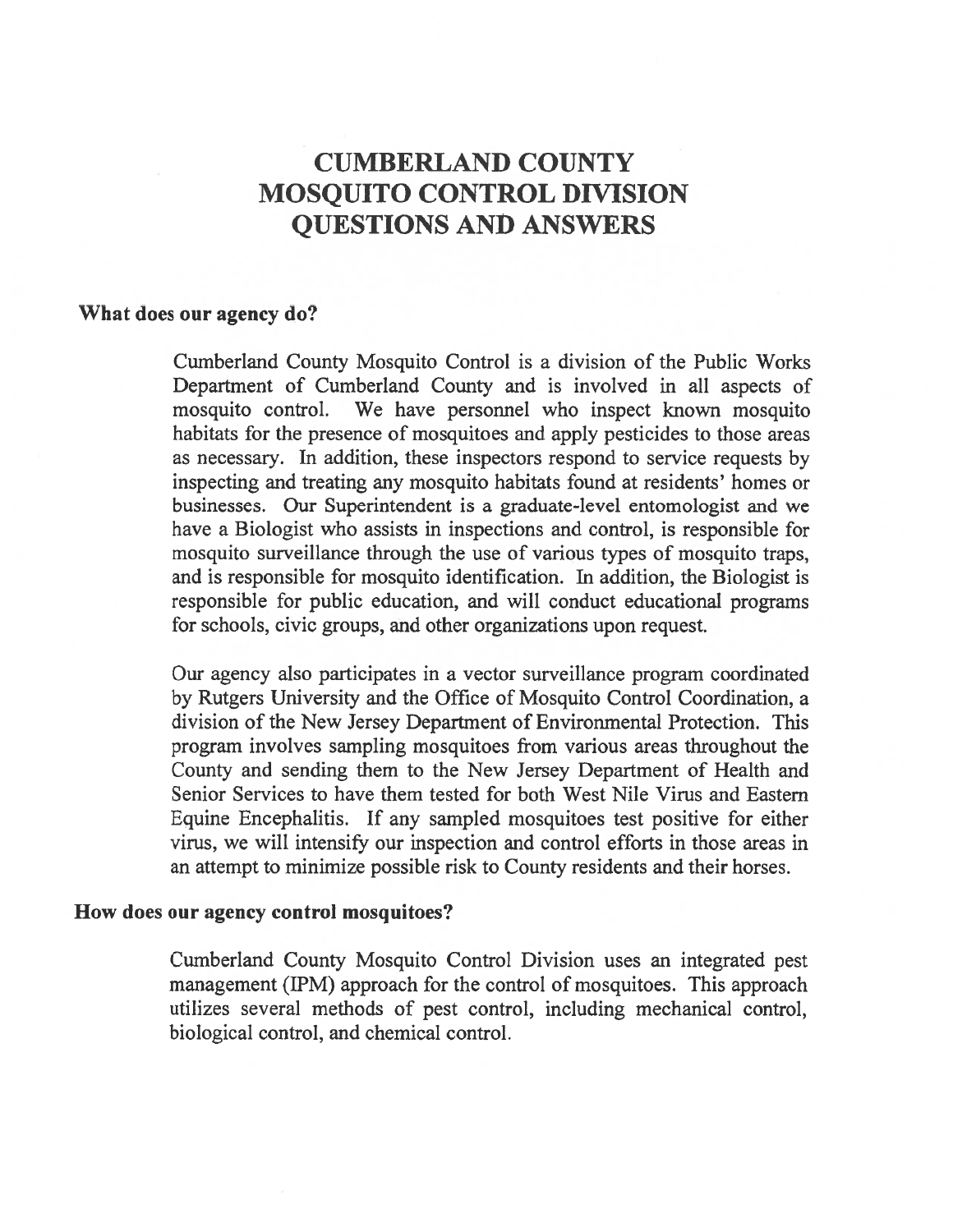- wheelbarrows
- ornamental ponds without proper aeration or fish
- empty planting pots

Anything holding water for at least four days can become <sup>a</sup> mosquito habitat. In addition, if you find <sup>a</sup> mosquito habitat, or if you think you might have an area conducive to the placement of fish, do not hesitate to call our office.

#### Which pesticides are used to control mosquitoes in Cumberland County and how are they applied?

In Cumberland County we use larvicides, a larvicide/pupicide, and adulticides to control mosquitoes.

The larvicides we use include:

Abate 2-BG — active ingredient is temephos Altosid — active ingredient is methoprene Aquabac — active ingredient is Bacillus thuringiensis israelensis Natular-active ingredient is Spinosad Provect 2G — active ingredient is temephos Teknar — active ingredient is Bacillus thuringiensis israelensis Vectobac 12AS — active ingredient is Bacillus thuringiensis israelensis Vectobac CG — active ingredient is Bacillus thuringiensis israelensis Vectolex CG — active ingredient is Bacillus sphaericus

The larvicide/pupicide we use is:

Agnique MMF — active ingredient is ethoxylated alcohol (mineral oil)

The adulticides we use include:

Mavrik — active ingredient is tau-Fluvalinate Zenivex — active ingredient is etofenprox

Abate 2-BG is used in granular form and is applied directly to water with <sup>a</sup> granule, or seed spreader, or may be applied by aircraft. Altosid is used as <sup>a</sup> 30-day or 150-day briquet and is placed directly in water. Aquabac is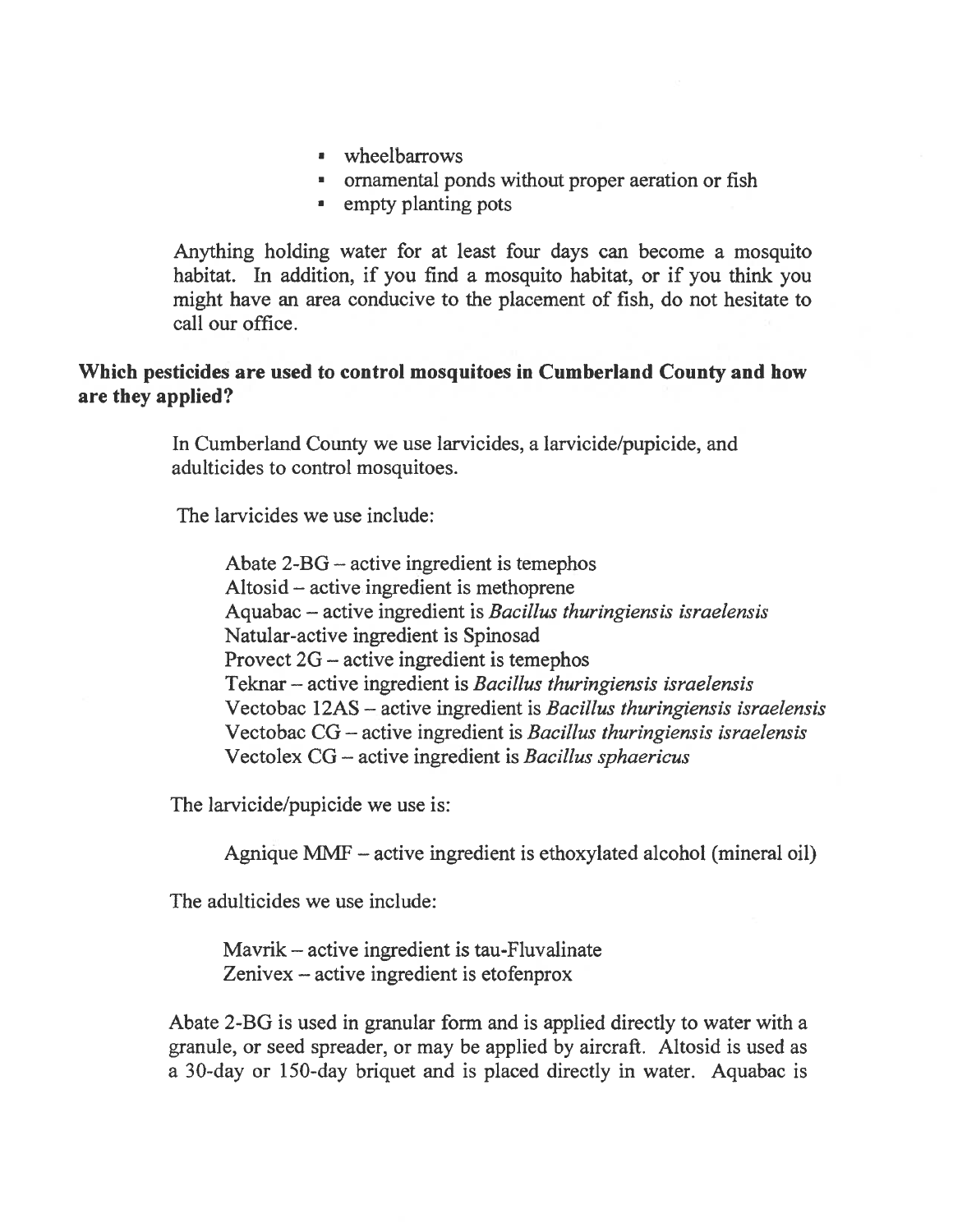For general information:

| For overall pesticide-specific information $-9:30$ am to 7:30pm:<br><b>National Pesticide Information Center</b><br>http://npic.orst.edu                              | 800-858-7378 |
|-----------------------------------------------------------------------------------------------------------------------------------------------------------------------|--------------|
| For pesticide health information $&$ possible exposures $-24$ hours:<br>New Jersey Poison Information & Education System<br>http://www.njpies.org                     | 800-222-1222 |
| For New Jersey pesticide regulation & misuse complaints:<br><b>NJDEP Pesticide Control Program</b><br>http://www.state.nj.us/dep/enforcement/pcp/                     | 609-984-6507 |
| For Federal pesticide regulations:<br><b>USEPA Region 2 Office of Pesticide Programs</b><br>http://www.epa.gov/ebtpages/pesticides.html                               | 877-251-4575 |
| For state-wide mosquito control information:<br><b>NJDEP Office of Mosquito Control Coordination</b><br>http://www.state.nj.us/dep/mosquito                           | 609-292-3649 |
| For local mosquito control information:<br><b>Cumberland County Mosquito Control Division</b><br>http://www.co.cumberland.nj.us/content/173/251/767/2614/default.aspx | 856-453-2192 |
| For mosquito control recommendations:<br><b>Rutgers University, Department of Entomology</b><br>http://www-rci.rutgers.edu/~insects                                   | 732-932-9437 |
| For local health information:<br><b>Cumberland County Health Department</b><br>http://www.co.cumberland.nj.us/content/173/10546/default.aspx                          | 856-327-7602 |

#### Where can <sup>I</sup> find more specific information on mosquito spraying in Cumberland County and how will I be notified?

Call the Cumberiand County Mosquito Control Division at 856-453-2192 or check the website for the spray schedule, which is updated daily, at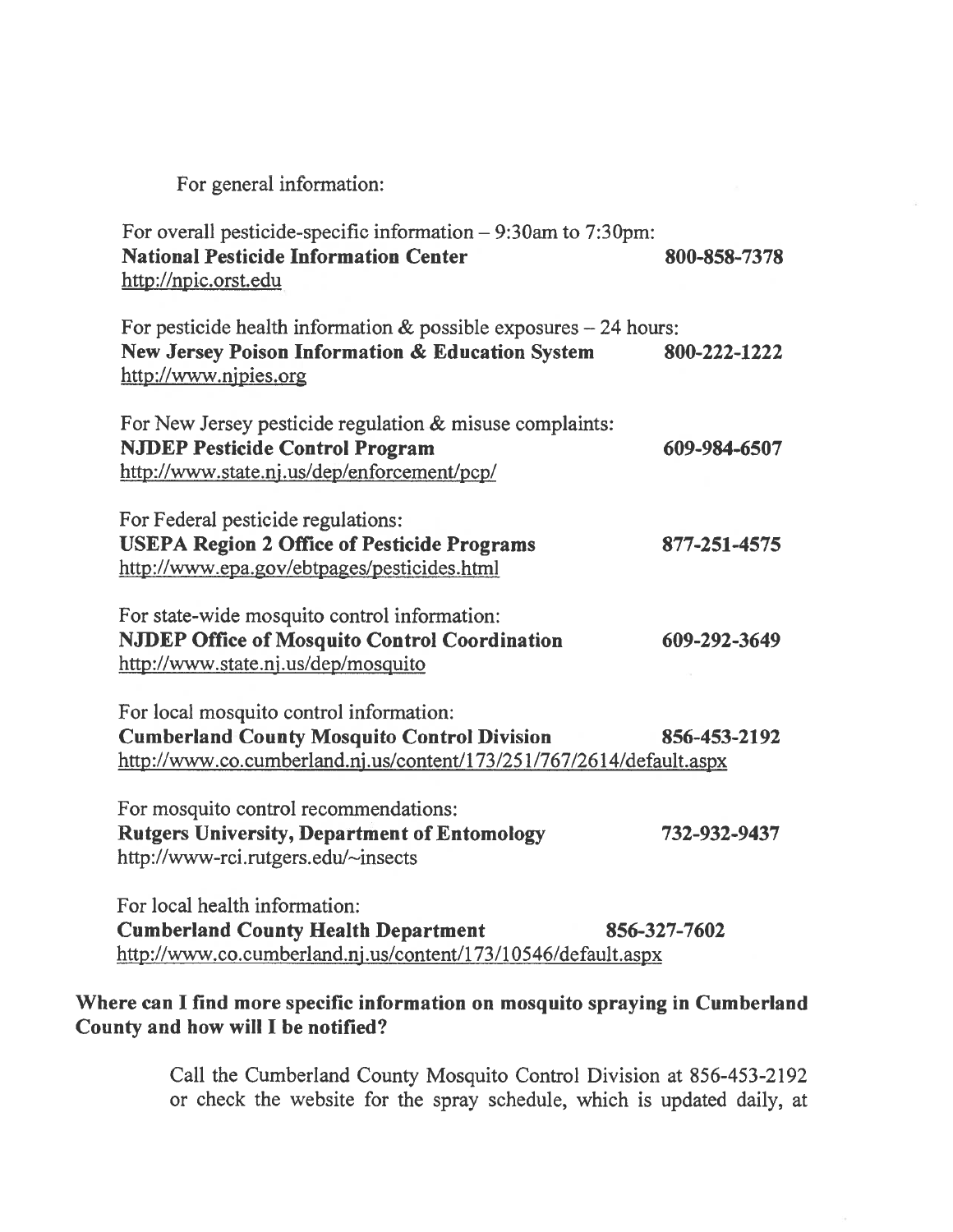#### LEGAL NOTICE

Mosquito control is everyone's responsibility; <sup>p</sup>lease do your par<sup>t</sup> by preventing mosquitoes from inhabiting your property. For more information on mosquitoes & mosquito control, contact The Cumberland County Mosquito Control Division at 856-453-2192, and visit our website at www.co.cumberland.nj .us.

In compliance with section 9.10 & 9.15 of the New Jersey Pesticide Control Code (N.J.A.C. Title 7, Chapter 30), the Cumberland County Mosquito Control Division may be applying pesticides for the control of adult mosquito populations on an area-wide basis, as needed, throughout Curnberland County during the period of May 1, <sup>2013</sup> through October 31, 2013.

The pesticides used will be those recommended by the New Jersey Agricultural Experiment Station (NJAES), Rutgers University, for the control of adult mosquitoes, which include: tau Fluvalinate (Mavrik®), Malathion (Fyfanon®), and Etofenprox (Zenivex®). Products will be applied from the groun<sup>d</sup> by truck and/or by aircraft, using Low-Volume or Ultra-Low Volume techniques. The applications will be made according to product labeling.

Contact the National Pesticide Information Center at 1-800-858-7378 for routine pesticide-related health inquiries. Call the New Jersey Pesticide Control Program at 1-609-984-6507 for pesticide regulation information, pesticide complaints, and health referrals. In case of any pesticide emergency, <sup>p</sup>lease contact the New Jersey Poison Information and Education System at 1-800-222-1222.

Upon request, the Cumberland County Mosquito Control Division shall provide <sup>a</sup> resident with notification at least <sup>12</sup> hours prior to the application, excep<sup>t</sup> for quarantine and disease vector control only, when conditions may necessitate pesticide applications sooner.

Those seeking further information regarding the Cumberland County Mosquito Control Division activities are requested to contact:

> Heather A. Lomberk, M.S. Superintendent NJCPA License # 29915A Telephone # 856-453-2170 800 E. Commerce Street Bridgeton, New Jersey 08302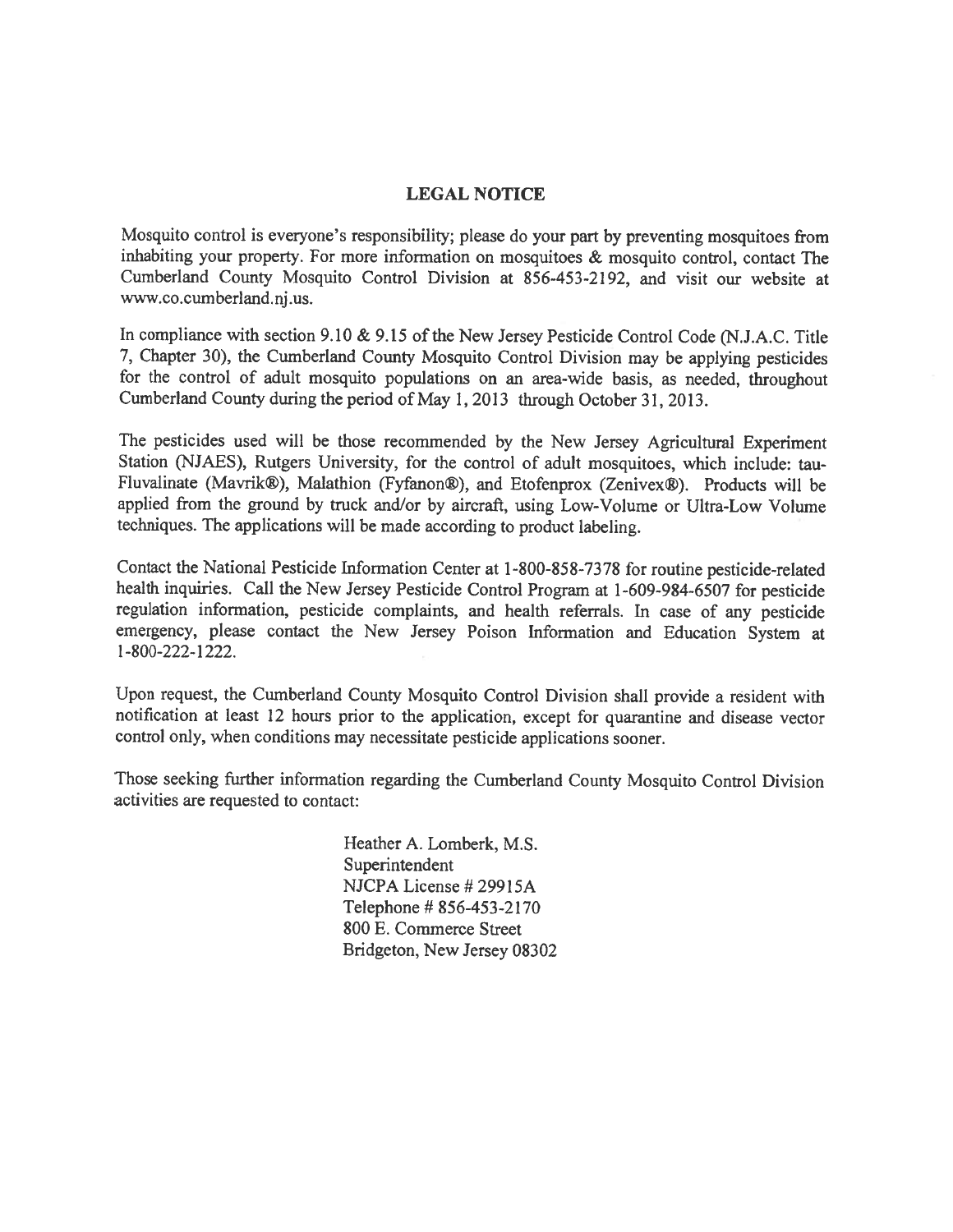$\bigcap$ 

# Fact Sheet

## Abate® 2-BG, Provect® 2G

This sheet answers some basic questions about <sup>a</sup> mosquito control product in use in your county. Your Cumberland County Mosquito Control Division, along with several other resources (listed at the end of this sheet), can provide more detailed information.

## What are Abate® 2-BG and Provect® 2G and how are they used?

Abate® 2-BG and Provect® 2G are insecticide products recommended for mosquito control in New Jersey by Rutgers, The State University of New Jersey. They contain the pesticide called **Temephos**. The U.S. Environmental Protection Agency's (EPA) current evaluation considers Temephos-containing products to be slightly toxic with minimal potential risk to people when used properly as par<sup>t</sup> of <sup>a</sup> complete mosquito control program.

Abate® 2-BG and Provect® 2G are granular pesticide products used to preven<sup>t</sup> mosquitoes from emerging into adults from lakes, ponds, and other bodies of water. They act on the larva, or immature stage of the mosquito, in water immediately before the flying mosquito emerges. Abate® 2-BG and Provect® 2G are part of a mosquito management approach using habitat management and other measures to control immature mosquitoes to decrease the need to spray for adults.

## How can I avoid exposure to Abate® 2-BG and Provect® 2G?

Risk to the general public from the use of **Abate<sup>®</sup> 2-BG and Provect<sup>®</sup> 2G** is minimal. Avoiding exposure is always the safest course of action, particularly for populations whose members may be at higher risk such as pregnan<sup>t</sup> women, children, the elderly, and those with chronic illnesses. Any possible exposure risk can be reduced by following some common sense actions: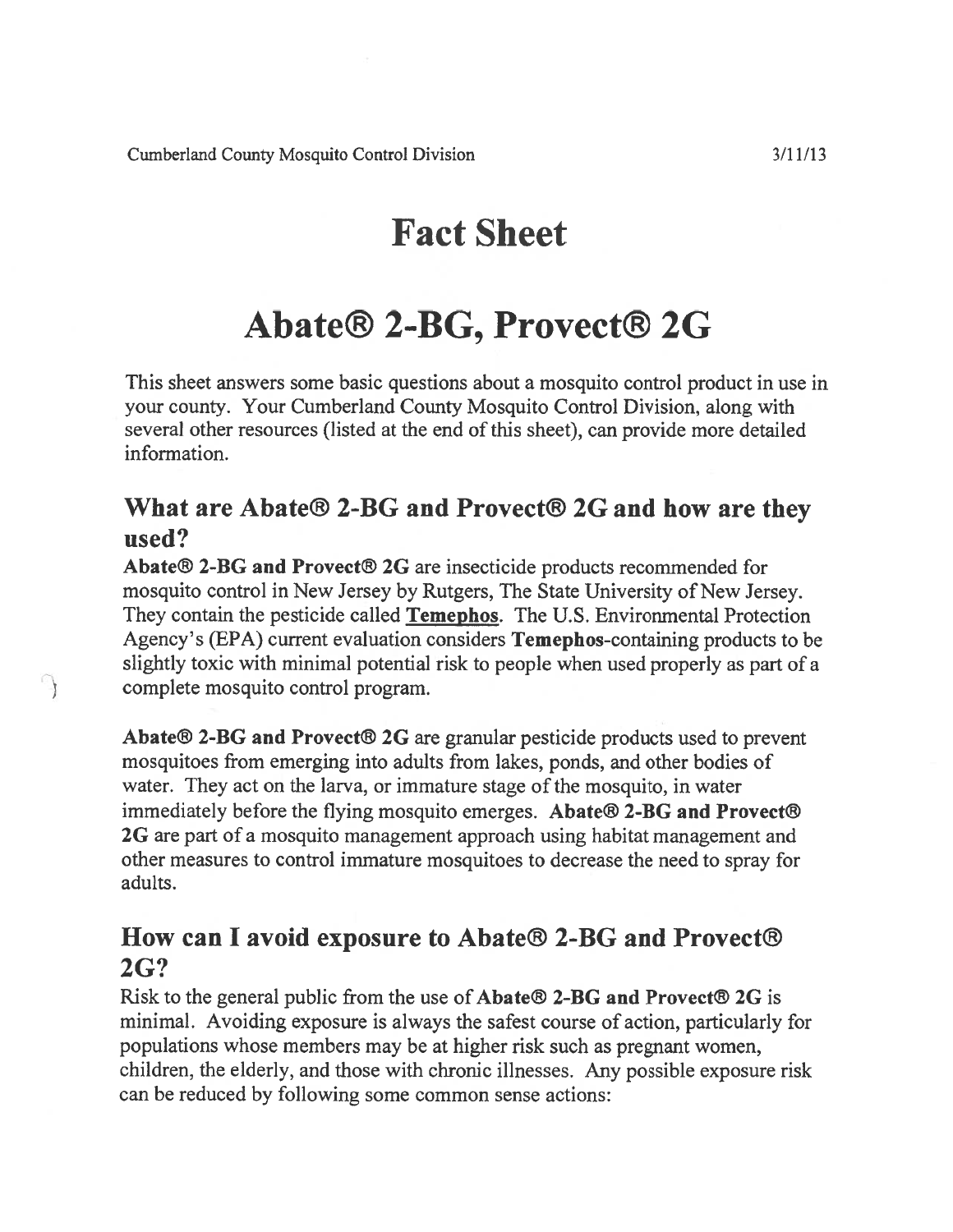- $\cdot$  Plan your activities to limit time spent outside during times of possible pesticide treatments.
- ❖ Avoid direct contact with treated bodies of water.
- $*$  Avoid direct contact with the granules. If there is contact with your eyes or skin, immediately flush and rinse with water.
- $\cdot$  Stay away from application equipment, whether or not it is in use.

## What are the symptoms of exposure to Abate® 2-BG and Provect® 2G?

Symptoms of exposure can include headache, nausea, dizziness, excessive sweating, salivation, excessive tearing, and <sup>a</sup> runny nose. The chance of experiencing these symptoms of exposure with proper use is low. You should contact your physician, other medical providers, or the New Jersey Poison Information and Education System (NJPIES) at 1-800-222-1222 if you experience these symptoms following <sup>a</sup> pesticide application. Bring this sheet with you if you visit <sup>a</sup> physician or other medical provider.

## How long will Abate® 2-BG and Provect® 2G last in the environment?

Temephos has <sup>a</sup> low persistence and will break down in water within <sup>a</sup> few days. In soil, it breaks down in approximately 30 days.

## Where can I ge<sup>t</sup> more information on Abate® 2-BG and Provect® 2G?

The following are resources for more information regarding Abate<sup>®</sup> 2-BG and Provect® 2G and mosquito control in your area (unless otherwise noted, available during normal business hours):

For overall pesticide-specific information — 9:30am to 7:30pm: National Pesticide Information Center 800-858-7378 http://npic.orst.edu

For pesticide health information  $\&$  possible exposures  $-24$  hours: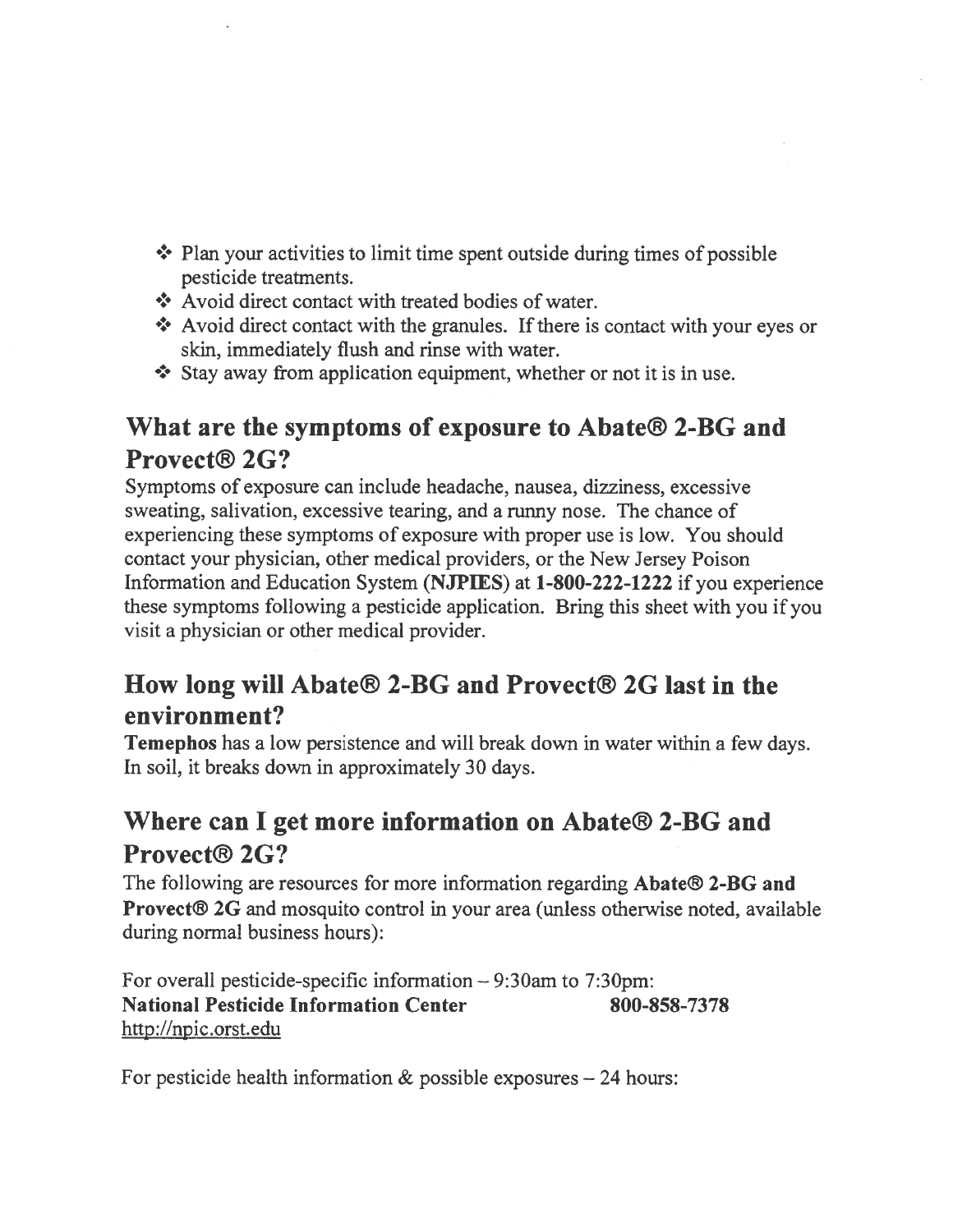New Jersey Poison Information & Education System 800-222-1222 http://www.njpies.org

| For New Jersey pesticide regulation & misuse complaints:<br><b>NJDEP Pesticide Control Program</b> | 609-984-6507 |
|----------------------------------------------------------------------------------------------------|--------------|
| http://www.state.nj.us/dep/enforcement/pcp/                                                        |              |
| For Federal pesticide regulation:                                                                  |              |
| <b>USEPA Region 2 Office of Pesticide Programs</b><br>http://www.epa.gov/ebtpages/pesticides.html  | 877-251-4575 |
| For statewide mosquito control information:                                                        |              |
| <b>NJDEP Office of Mosquito Control Coordination</b><br>http://www.state.nj.us/dep/mosquito        | 609-292-3649 |
| For local mosquito control information:                                                            |              |
| <b>Cumberland County Mosquito Control Division</b>                                                 | 856-453-2192 |
| http://www.co.cumberland.nj.us/content/173/251/767/2614/default.aspx                               |              |
| For mosquito control recommendations:                                                              |              |
| <b>Rutgers University, Department of Entomology</b><br>http://www-rci.rutgers.edu/~insects         | 732-932-9774 |
| For local health information:                                                                      |              |
| <b>Cumberland County Health Department</b>                                                         | 856-327-7602 |

http ://www.co .cumberland.nj.us/content/173/1 0546/default.aspx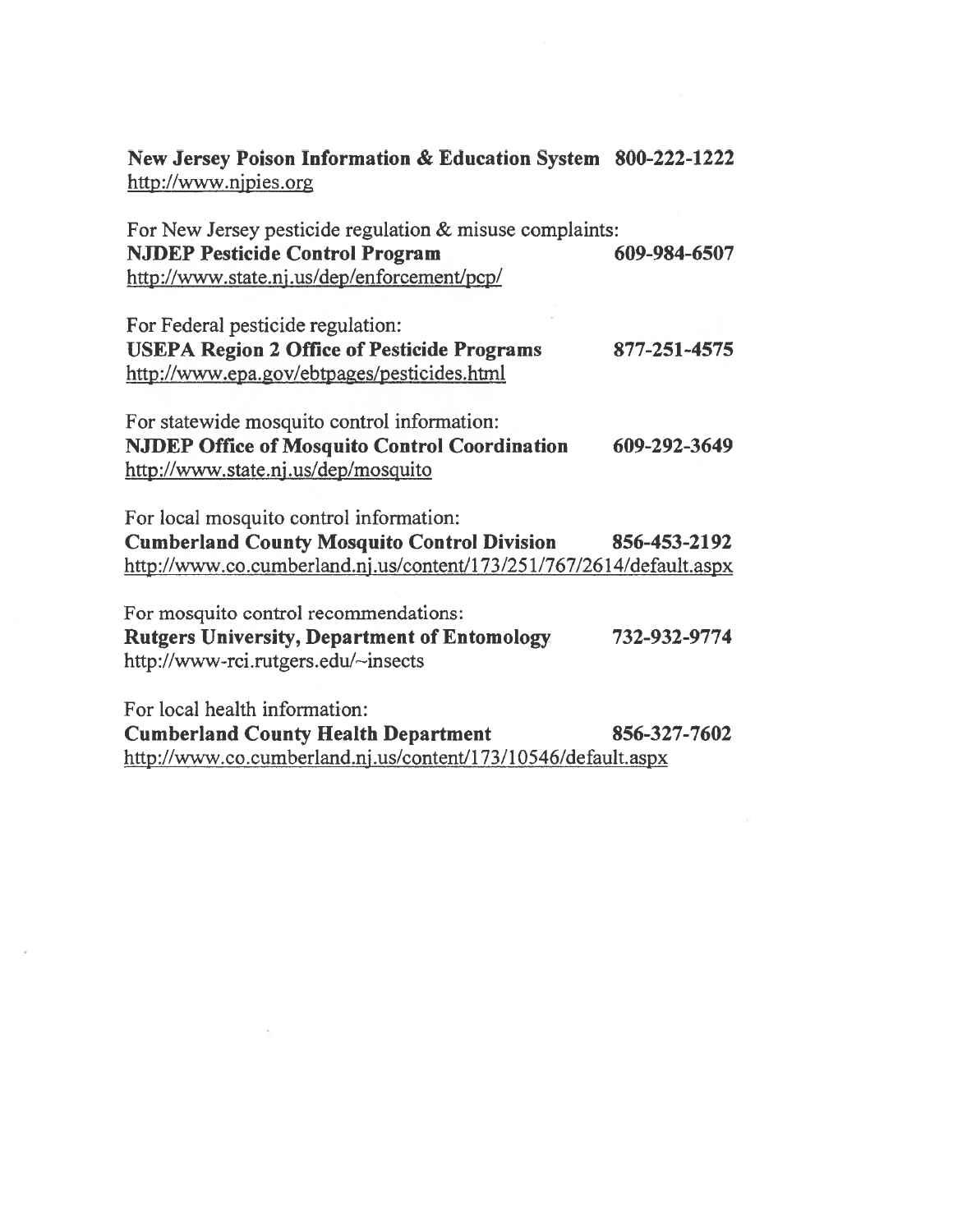# Fact Sheet

# Agnique™ MMF

This sheet answers some basic questions about <sup>a</sup> mosquito control product in use in your county. Your Cumberland County Mosquito Control Division, along with several other resources (listed at the end of this sheet), can provide more detailed information.

## What is Agnique MMF and how is it used?

Agnique MMF is an insecticide product recommended for mosquito control in New Jersey by Rutgers, The State University of New Jersey. It contains the pesticide called Ethoxylated Alcohol. It is <sup>a</sup> monomolecular film that spreads thinly on the surface of the water. It is registered for use as both a larvicide and a pupicide, but is usually applied as <sup>a</sup> pupicide with <sup>a</sup> hand held compressed air sprayer.

## How does Agnique MMF work?

When the film spreads on the surface of the water, mosquito larvae, pupae, and emerging adults find it difficult to attach to the water's surface, causing them to drown. The film remains active for typically 10-14 days and is used in standing water, ponds, swamps, ditches, and floodwater areas.

## Is Agnique MMF toxic to humans?

Agnique MMF is only slightly toxic to humans, with minimal potential risk, when used properly as par<sup>t</sup> of an integrated mosquito control program. Since the material is applied directly to areas of standing water, there is little opportunity for human exposure. In addition, it has <sup>a</sup> very low persistence in the environment.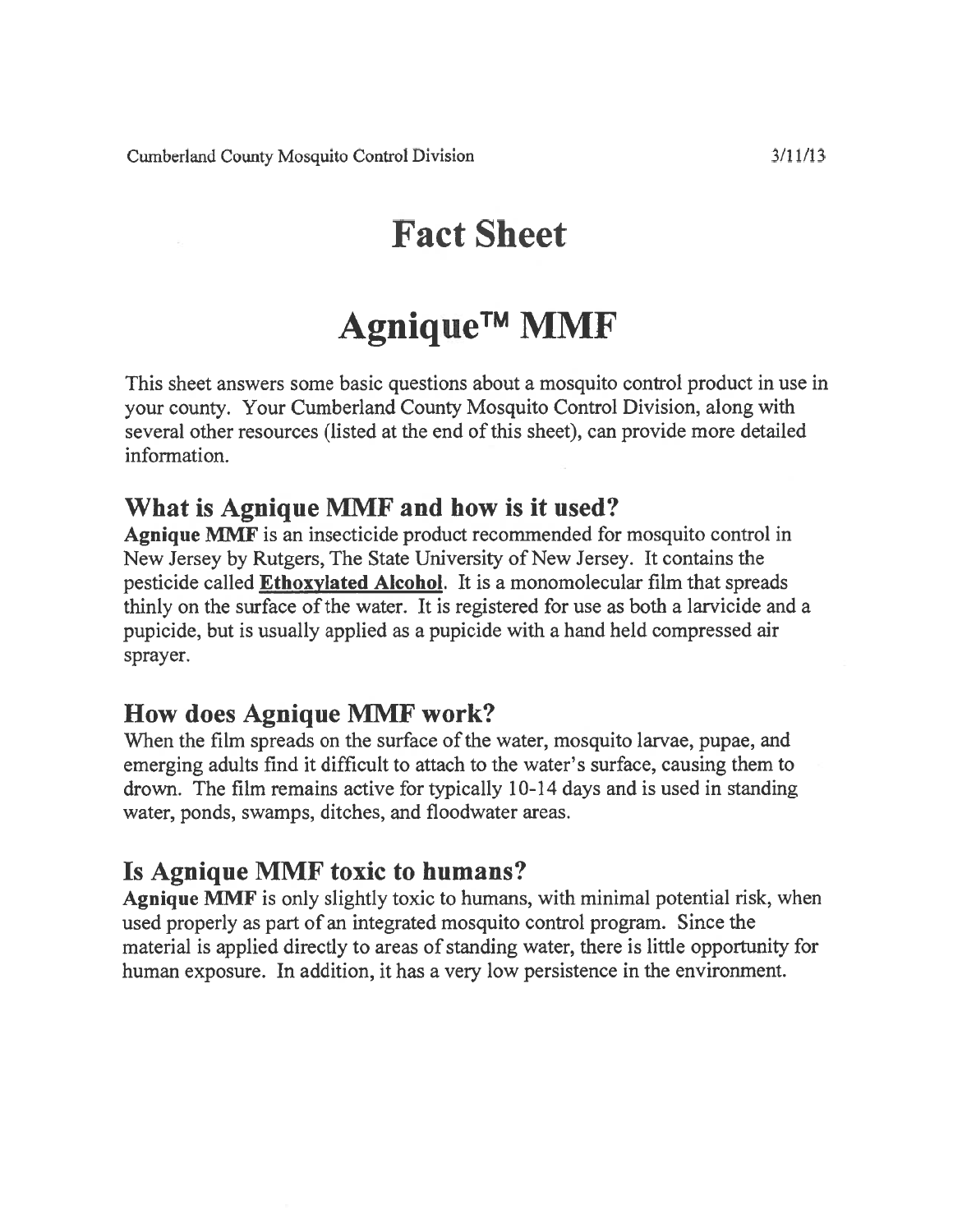## What are the general symptoms of exposure to Agnique MMF?

Agnique MMF may cause minor eye irritation with prolonged or repeated contact with the eyes. It does not irritate skin, nor has it been shown through animal tests to be toxic by inhalation or ingestion.

## How can I reduce my exposure to Agnique MMF?

<sup>+</sup> Stay away from application equipment, whether or not it is in use.

### Where can I ge<sup>t</sup> more information on Agnique MMF?

The following are resources for more information regarding Agnique MMF and mosquito control in your area (unless otherwise noted, available during normal business hours):

| For overall pesticide-specific information $-9:30$ am to 7:30pm:<br><b>National Pesticide Information Center</b><br>http://npic.orst.edu                              | 800-858-7378 |
|-----------------------------------------------------------------------------------------------------------------------------------------------------------------------|--------------|
| For pesticide health information $&$ possible exposures $-24$ hours:<br>New Jersey Poison Information & Education System<br>http://www.njpies.org                     | 800-222-1222 |
| For New Jersey pesticide regulation $\&$ misuse complaints:<br><b>NJDEP Pesticide Control Program</b><br>http://www.state.nj.us/dep/enforcement/pcp/                  | 609-984-6507 |
| For Federal pesticide regulations:<br><b>USEPA Region 2 Office of Pesticide Programs</b><br>http://www.epa.gov/ebtpages/pesticides.html                               | 877-251-4575 |
| For state-wide mosquito control information:<br><b>NJDEP Office of Mosquito Control Coordination</b><br>http://www.state.nj.us/dep/mosquito                           | 609-292-3649 |
| For local mosquito control information:<br><b>Cumberland County Mosquito Control Division</b><br>http://www.co.cumberland.nj.us/content/173/251/767/2614/default.aspx | 856-453-2192 |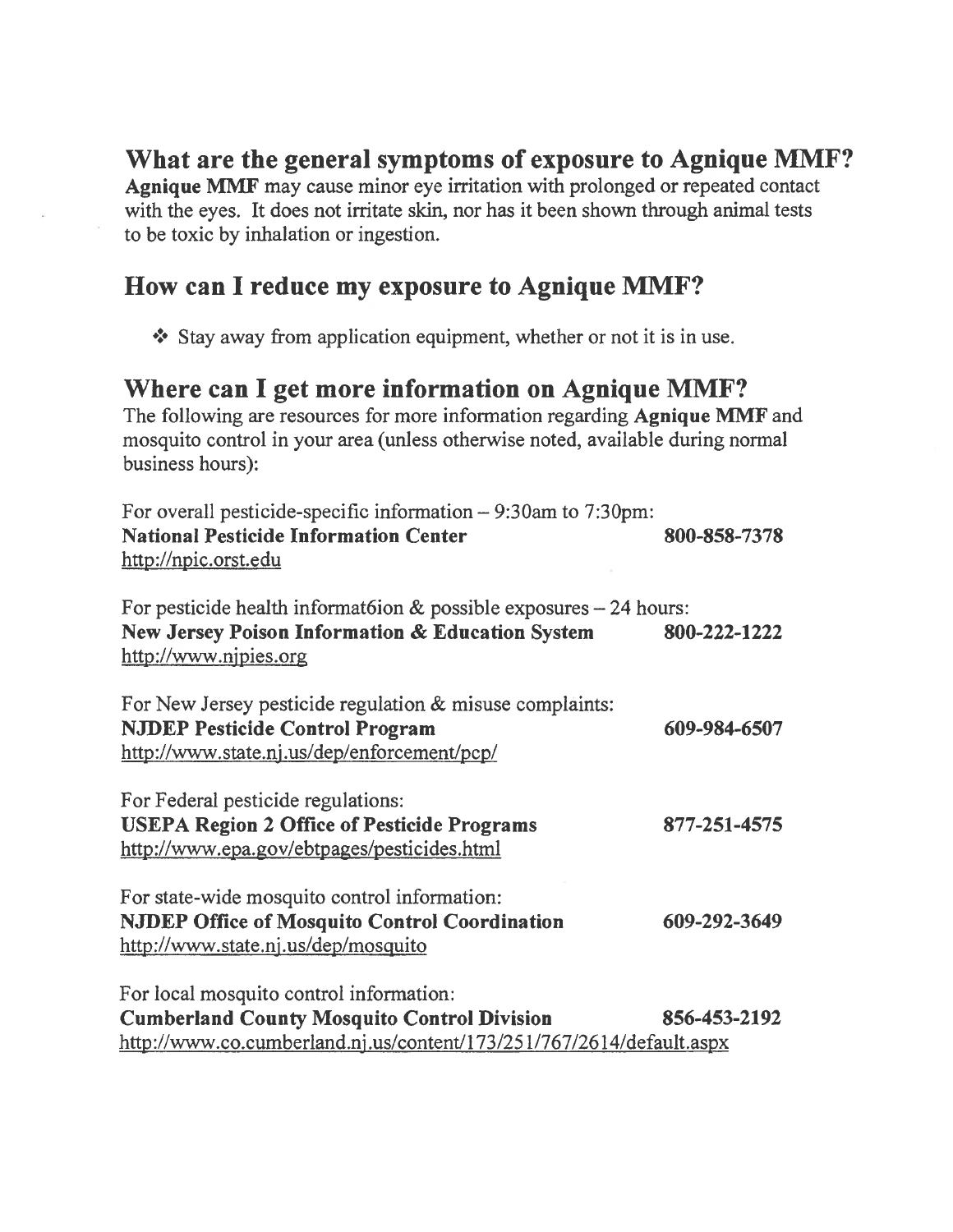For mosquito control recommendations: Rutgers University, Department of Entomology 732-932-9437 http://www-rci.rutgers.edu/~insects

For local health information:

Cumberland County Health Department 856-327-7602 http://www.co.cumberland.nj.us/content/173/10546/default.aspx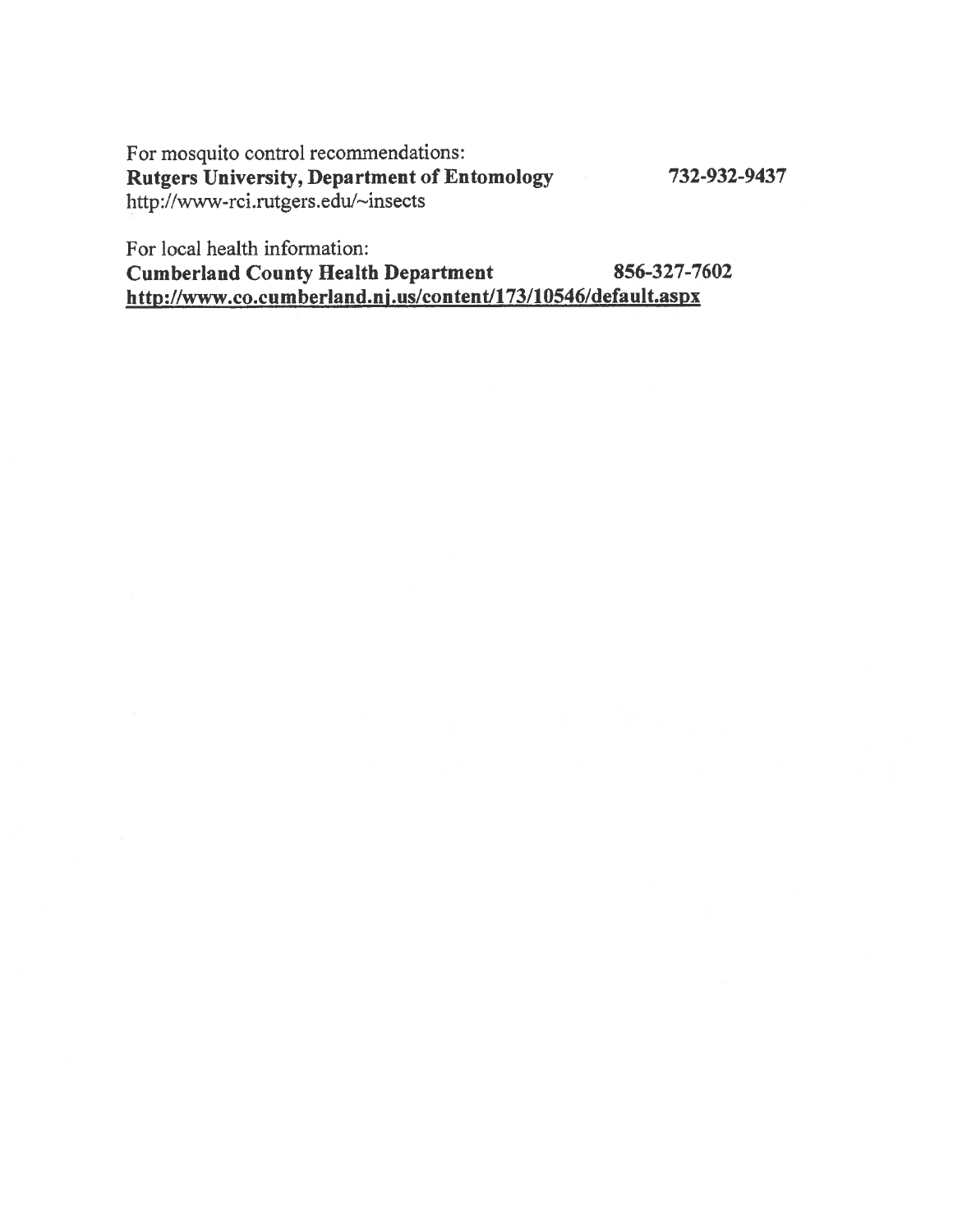Cumberland County Mosquito Control Division 3/11/13

## Fact Sheet

# Altosid®

This sheet answers some basic questions about <sup>a</sup> mosquito control product in use i your county. Your Cumberland County Mosquito Control Division, along with several other resources (listed at the end of this sheet), can provide more detailed information.

### What is Altosid and how is it used?

Altosid is an insecticide product recommended for mosquito control in New Jersey by Rutgers, The State University of New Jersey. It contains the pesticide called Methoprene. The U.S. Environmental Protection Agency's (EPA) current evaluation considers Methoprene-containing products to be very slightly toxic with minimal potential risk to people when used properly as par<sup>t</sup> of <sup>a</sup> complete mosquito control program.

Altosid is used to preven<sup>t</sup> mosquitoes from emerging into adults from lakes, ponds, and other bodies of water. It acts on the larva, or immature stage of the mosquito, in water immediately before the flying mosquito emerges. Altosid is par<sup>t</sup> of <sup>a</sup> mosquito managemen<sup>t</sup> approach using habitat managemen<sup>t</sup> and other measures to control immature mosquitoes in order to decrease the need to spray for adults.

## How can I avoid exposure to Altosid?

Risk to the general public from the use of Altosid is minimal. Avoiding exposure is always the safest course of action, particularly for populations whose members may be at higher risk such as pregnan<sup>t</sup> women, children, the elderly, and those with chronic illnesses. Any possible exposure risk can be reduced by following some common sense actions: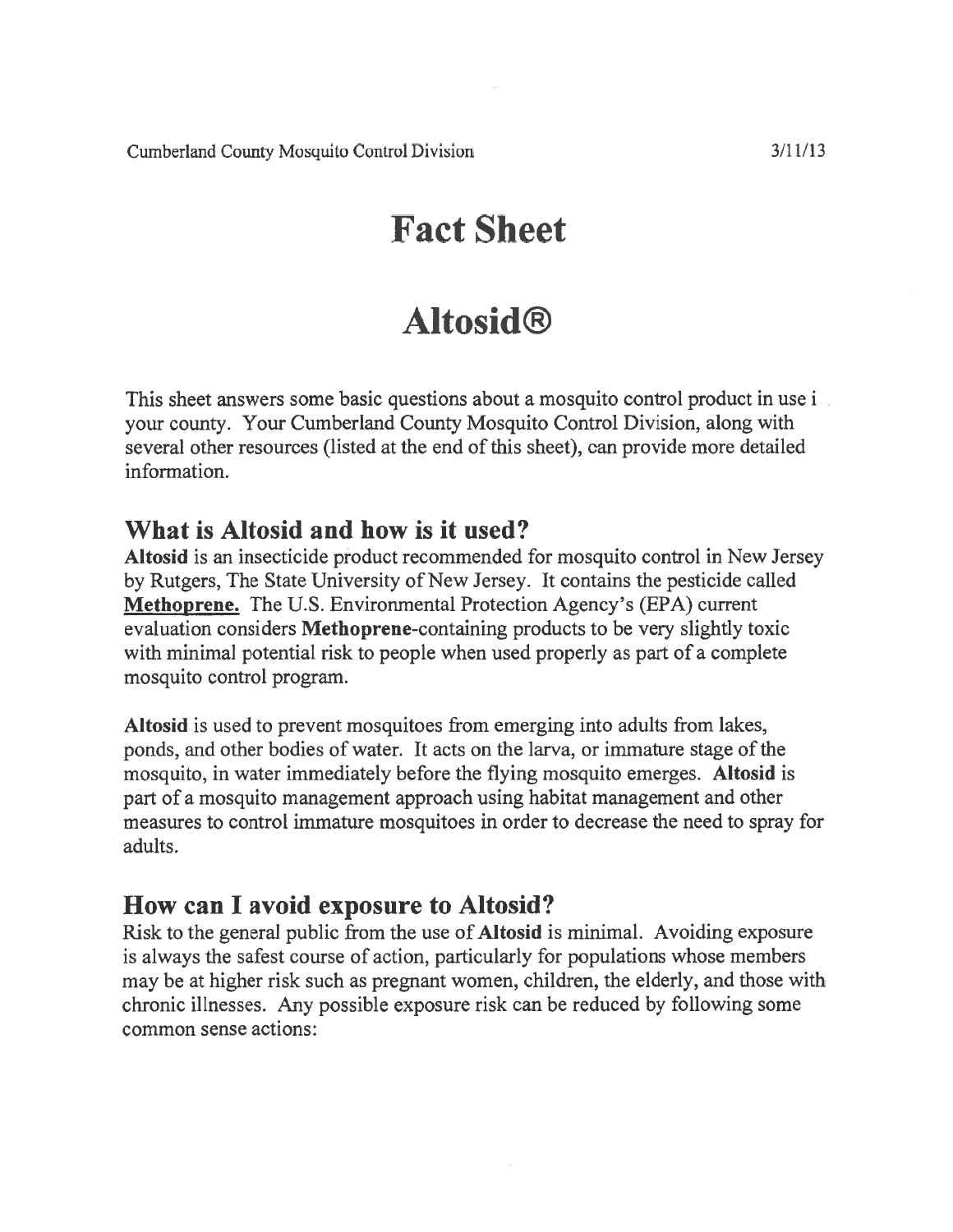- $\cdot$  Plan your activities to limit time spent outside during times of possible pesticide treatments.
- \* Avoid direct contact with treated bodies of water.
- ◆ Move children's toys out of application areas.
- ◆ Move animals and their food and water dishes out of application areas.
- $\cdot$  Stay away from application equipment, whether or not it is in use.

### What are the symptoms of exposure to Altosid?

Methoprene is not <sup>a</sup> skin irritant or <sup>a</sup> sensitizer. The chance of experiencing symptoms of exposure with proper use is very low. You should contact your physician, other medical providers, or the New Jersey Poison Information and Education System (NJPIES) at 1-800-222-1222 if you experience any symptoms following <sup>a</sup> pesticide spraying. Bring this sheet with you if you visit <sup>a</sup> physician or other medical provider.

## How long will Altosid last in the environment?

Methoprene has <sup>a</sup> low persistence and breaks down in water within <sup>a</sup> few days. In soil, it breaks down in less than 10 days.

### Where can I ge<sup>t</sup> more information on Altosid?

The following are resources for more information regarding Altosid and mosquito control in your area (unless otherwise noted, available during normal business hours):

| For overall pesticide-specific information $-9:30$ am to 7:30pm:<br><b>National Pesticide Information Center</b><br>http://npic.orst.edu           | 800-858-7378 |
|----------------------------------------------------------------------------------------------------------------------------------------------------|--------------|
| For pesticide health information $\&$ possible exposures $-24$ hours:<br>New Jersey Poison Information & Education System<br>http://www.njpies.org | 800-222-1222 |
| For New Jersey pesticide regulation & misuse complaints:<br><b>NJDEP Pesticide Control Program</b><br>http://www.state.nj.us/dep/enforcement/pcp/  | 609-984-6507 |
| For Federal pesticide regulations:<br><b>USEPA Region 2 Office of Pesticide Programs</b><br>http://www.epa.gov/ebtpages/pesticides.html            | 877-251-4575 |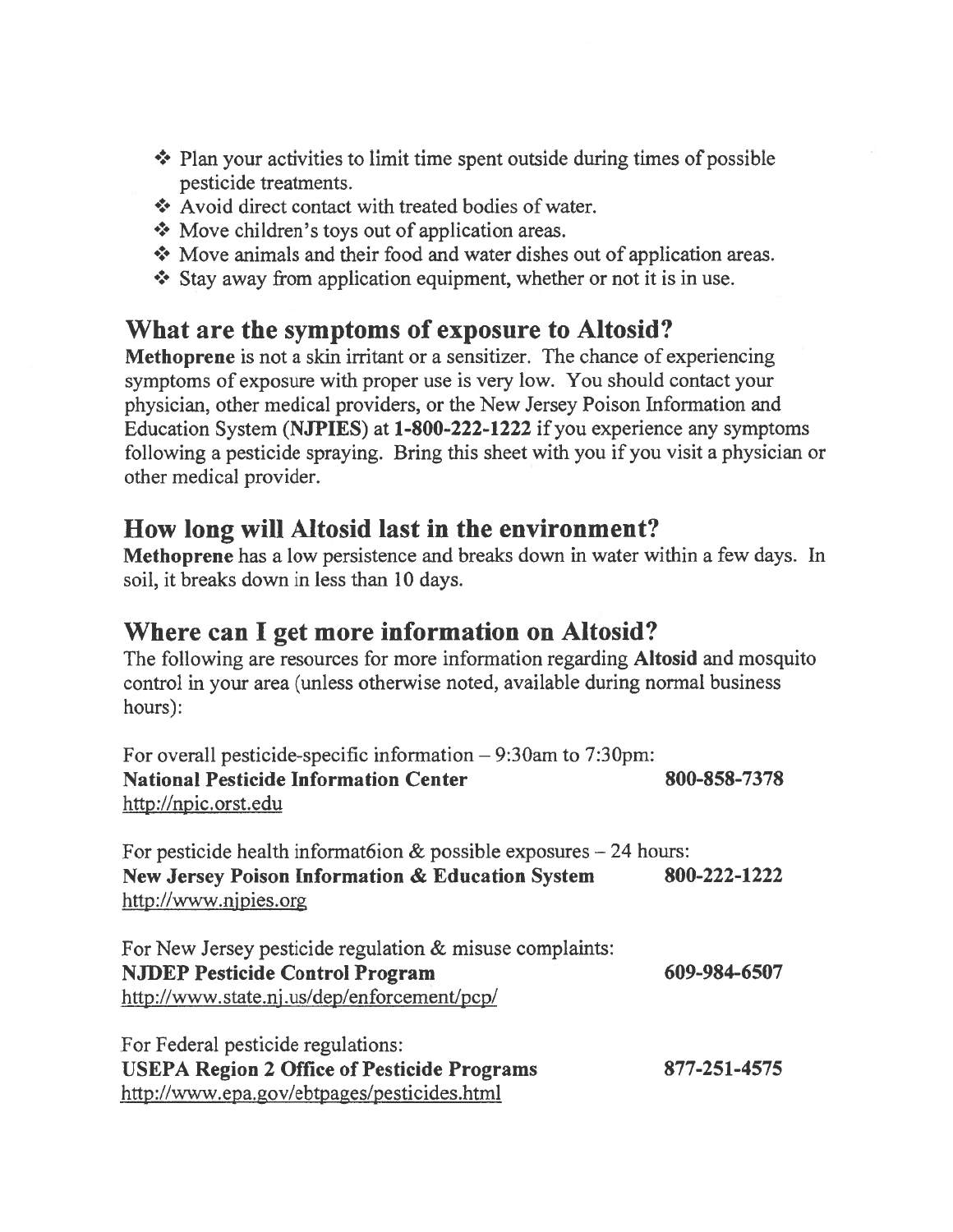| For state-wide mosquito control information:                         |              |
|----------------------------------------------------------------------|--------------|
| <b>NJDEP Office of Mosquito Control Coordination</b>                 | 609-292-3649 |
| http://www.state.nj.us/dep/mosquito                                  |              |
| For local mosquito control information:                              |              |
| <b>Cumberland County Mosquito Control Division</b>                   | 856-453-2192 |
| http://www.co.cumberland.nj.us/content/173/251/767/2614/default.aspx |              |
| For mosquito control recommendations:                                |              |
| <b>Rutgers University, Department of Entomology</b>                  | 732-932-9437 |
| http://www-rci.rutgers.edu/~insects                                  |              |
| For local health information:                                        |              |
| <b>Cumberland County Health Department</b>                           | 856-327-7602 |
| http://www.co.cumberland.nj.us/content/173/10546/default.aspx        |              |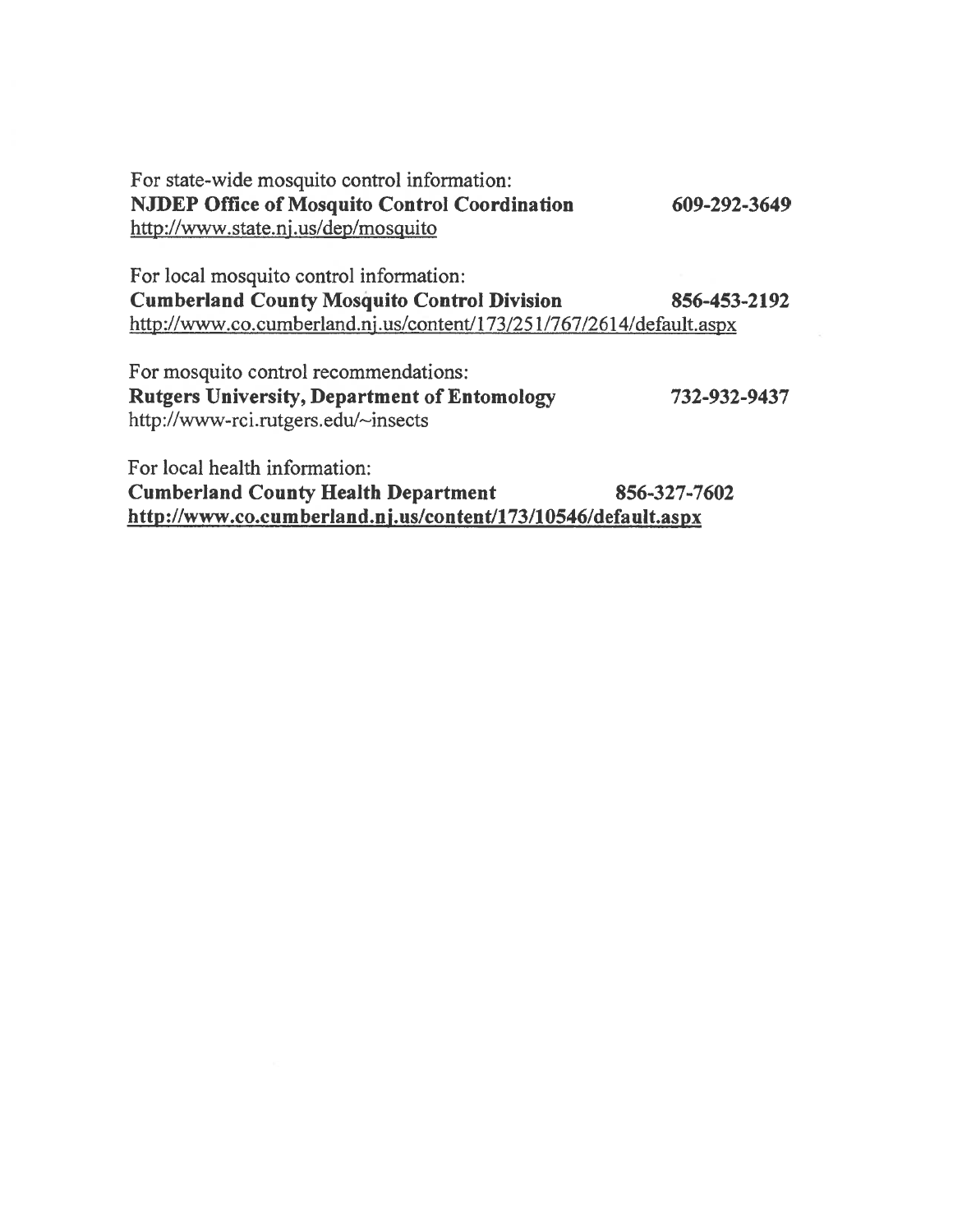### Municipalities are encouraged to share this information with all residents in their community.

This Fact Sheet answers some basic questions about mosquito control products in use in your County. The Cumberland County Mosquito Control Division, along with several other resources (listed at the end of this sheet), can provide more detailed information.

### What is *Mavrik® Perimeter* adulticide and how is it used?

Mavrik<sup>®</sup> Perimeter contains a pesticide called tau-Fluvalinate, a member of the category of pesticides called synthetic pyrethroids, which are synthetic versions of pesticides produced by plants called pyrethrins. The current U.S. Environmental Protection Agency's (EPA) evaluation considers tau-Fluvalinate-containing products to be slightly toxic with minimal potential risk to people when used properly as <sup>a</sup> par<sup>t</sup> of <sup>a</sup> complete mosquito control program.

Mavrik® Perimeter is used for the control of adult mosquitoes. While habitat managemen<sup>t</sup> and measures to control immature mosquitoes in water are preferred and most used, the spraying of adult mosquitoes is necessary when biting populations reach critical levels or when <sup>a</sup> disease organism is presen<sup>t</sup> in adult mosquitoes. A coarse mist is applied to foliage surrounding an area in need of protection from mosquitoes. The product produces <sup>a</sup> residue, which delivers extended control beyond that achieved with conventional adulticide applications.

#### How can I reduce my exposure to Mavrik® Perimeter?

Risk to the general public from the use of *Mavrik*® *Perimeter* is minimal. Avoiding exposure is always the safest course of action, particularly for populations whose members may be at higher risk, such as pregnan<sup>t</sup> women, children, the elderly, and those with chronic illnesses. Any possible exposure risk can be reduced by following some common sense actions: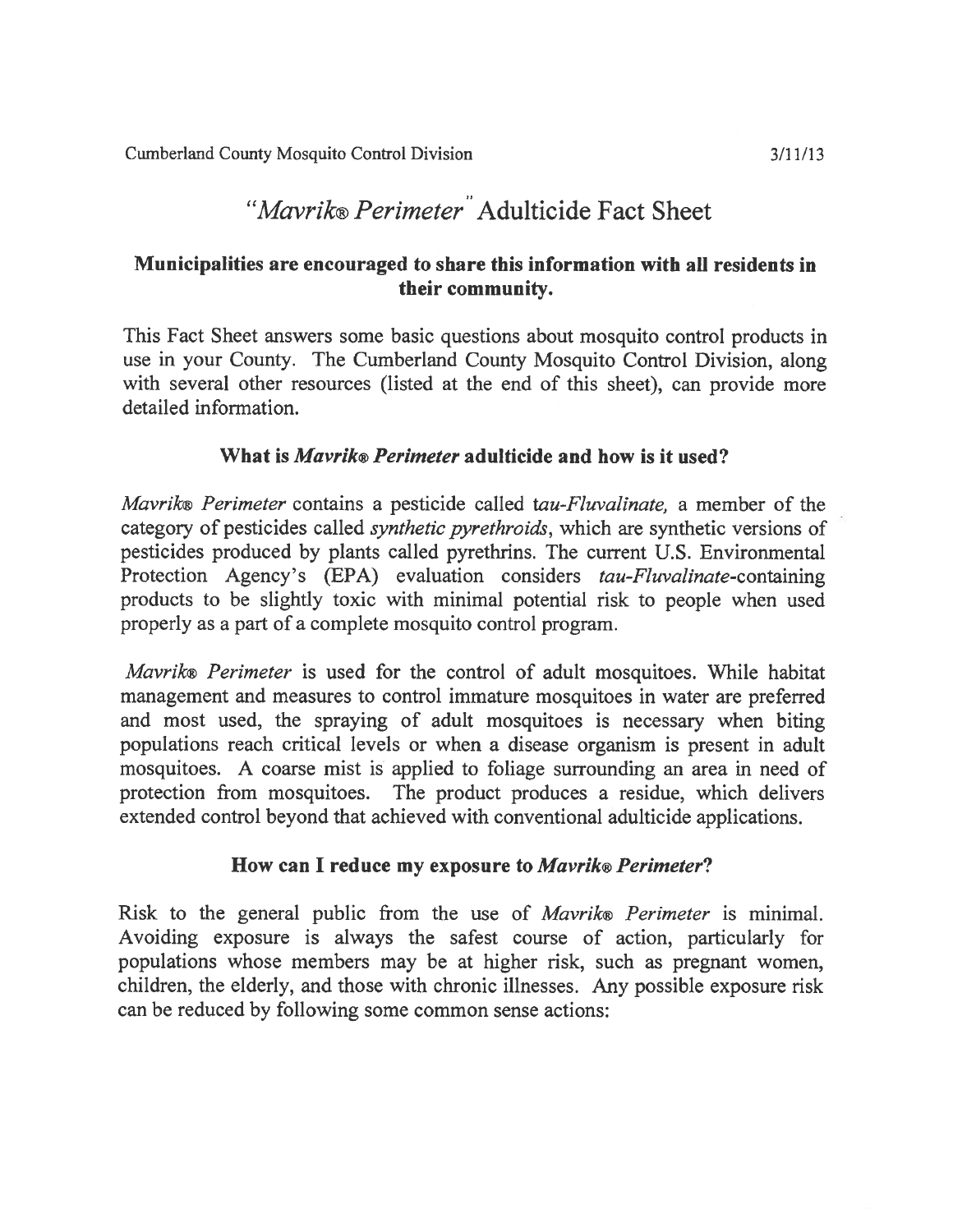- Pay attention to notices about spraying found through newspapers, websites, automated telephone messages or distributed by municipal, county, or state agencies.
- Plan your activities to limit time spen<sup>t</sup> outside during times of possible pesticide treatments.
- Move your pets, their food, and water dishes inside during ULV applications. Also bring clothing and children's toys inside.
- Stay away from application equipment, whether or not it is in use.
- Whenever possible, remain indoors with windows closed, window air conditioners on non-vent (closed to the outside air), and window fans turned off during spraying.
- Avoid direct contact with surfaces still wet from pesticide spraying. Do not allow children to play in areas that have been sprayed until they have completely dried (approximately one hour).
- If you must remain outdoors, avoid eye and skin contact with the spray. If you ge<sup>t</sup> spray in your eyes or on your skin, immediately flush and rinse with water.

### What are the symptoms of exposure to *Mavrik*® Perimeter?

Symptoms of over-exposure can include salivation, nausea, vomiting, initial excitation followed by sedation, skin irritation, eye irritation, and sensitive individuals may temporarily experience an itching or burning sensation, with or without <sup>a</sup> rash. The chance of experiencing these symptoms of over-exposure with proper use is low. You should contact your physician, other medical providers, or the New Jersey Poison Information and Education System (NIPIES) at 1-800-222- 1222 if you experience these symptoms following <sup>a</sup> pesticide spraying. Bring this sheet with you if you visit <sup>a</sup> physician or other medical provider.

#### How long will *Mavrik*® Perimeter last in the environment?

The *Mavrik*® *Perimeter* spray stays in the air for a short time until it lands on surfaces. tau-Fluvalinate persists for less than 15 days in soil. Currently, there is no information available regarding the persistence of tau-Fluvalinate in water nor is there information available on the effects of sun light on the compound.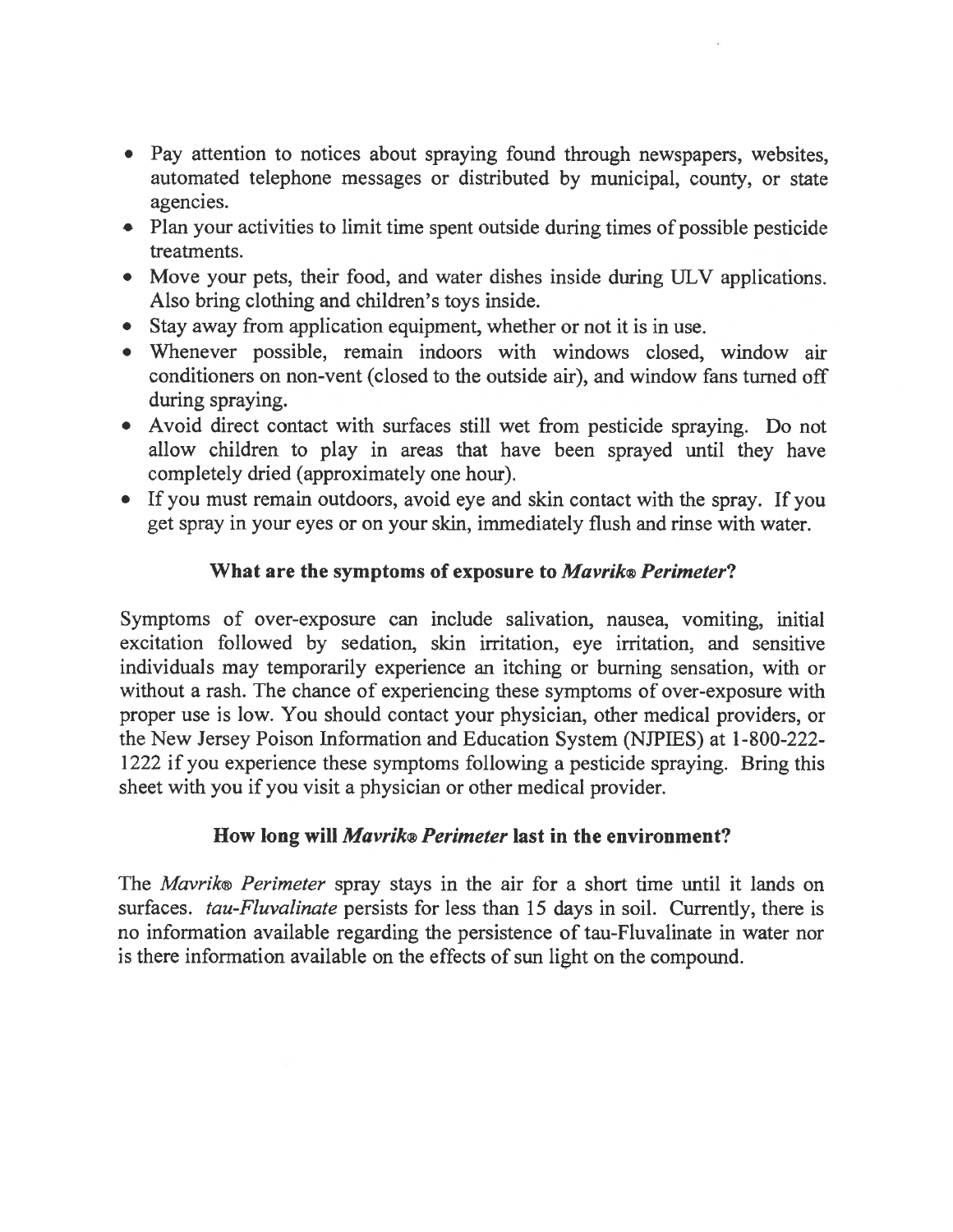### Where can I ge<sup>t</sup> more information on this adulticide?

The following are resources for more information regarding Mavrik® Perimeter and mosquito control in your area (unless otherwise noted, available during normal business hours):

| For overall pesticide-specific information $-9:30$ am to 7:30pm:<br><b>National Pesticide Information Center</b><br>http://npic.orst.edu                              | 800-858-7378 |
|-----------------------------------------------------------------------------------------------------------------------------------------------------------------------|--------------|
| For pesticide health information $\&$ possible exposures $-24$ hours:<br>New Jersey Poison Information & Education System<br>http://www.nipies.org                    | 800-222-1222 |
| For New Jersey pesticide regulation & misuse complaints:<br><b>NJDEP Pesticide Control Program</b><br>http://www.state.nj.us/dep/enforcement/pcp/                     | 609-984-6507 |
| For Federal pesticide regulations:<br><b>USEPA Region 2 Office of Pesticide Programs</b><br>http://www.epa.gov/ebtpages/pesticides.html                               | 877-251-4575 |
| For state-wide mosquito control information:<br><b>NJDEP Office of Mosquito Control Coordination</b><br>http://www.state.nj.us/dep/mosquito                           | 609-292-3649 |
| For local mosquito control information:<br><b>Cumberland County Mosquito Control Division</b><br>http://www.co.cumberland.nj.us/content/173/251/767/2614/default.aspx | 856-453-2192 |
| For mosquito control recommendations:<br><b>Rutgers University, Department of Entomology</b><br>http://www-rci.rutgers.edu/~insects                                   | 732-932-9437 |
| For local health information:<br><b>Cumberland County Health Department</b><br>http://www.co.cumberland.nj.us/content/173/10546/default.aspx                          | 856-327-7602 |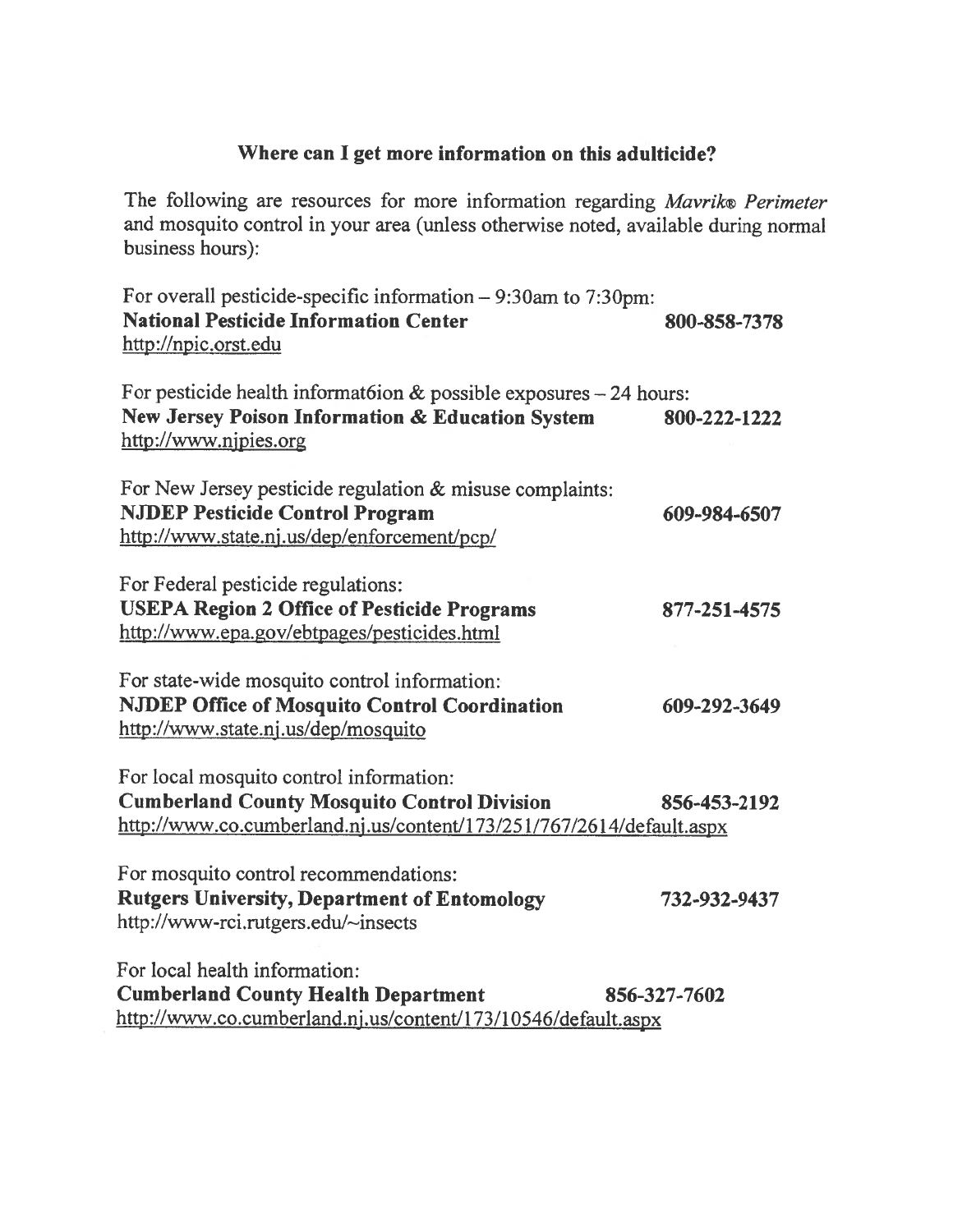## Fact Sheet

# Natular® XRG

This sheet answers some basic questions about <sup>a</sup> mosquito control product in use in Cumberland County. Your Cumberland County Mosquito Control Division, along with several other resources (listed at the end of this sheet), can provide more detailed information.

### What is Natular® and how is it used?

Natular® is <sup>a</sup> bacterial larvacide that is in use by Cumberland County Mosquito Control on <sup>a</sup> limited basis this year. It contains the active ingredient called "Spinosad." Spinosad is made up of the complex organic compounds spinosyn A and spinosyn D, which are created by soil microbes. The U.S. Environmental Protection Agency's (EPA) current evaluation considers spinosyn-containing products to be slightly toxic with minimal potential risk to people when used properly as par<sup>t</sup> of <sup>a</sup> complete mosquito control program.

Natular® contains parts of <sup>a</sup> naturally occurring soil bacterium. When mosquito larvae eat the spores, toxins are released by the mosquito's stomach fluids, which in turn cause the larvae to die. Natular<sup>®</sup> is part of a mosquito management approach using habitat managemen<sup>t</sup> and other measures to control immature mosquitoes in order to lessen the need to spray for adult mosquitoes.

#### How can I avoid exposure to Natular®?

Risk to the general public from the use of **Natular**<sup>®</sup> is very minimal. The organic compounds that are so lethal to mosquitoes are harmless to mammals. Avoiding exposure is always the safest course of action, particularly for populations that may be at higher risk such as pregnan<sup>t</sup> women, children, the elderly and those with chronic illness. Any possible exposure risk can be reduced by following some common sense actions:

- Plan your activities to limit time spent outside during times of possible pesticide treatments.
- Avoid direct contact with water bodies that have been treated.
- Move children's toys out of application areas.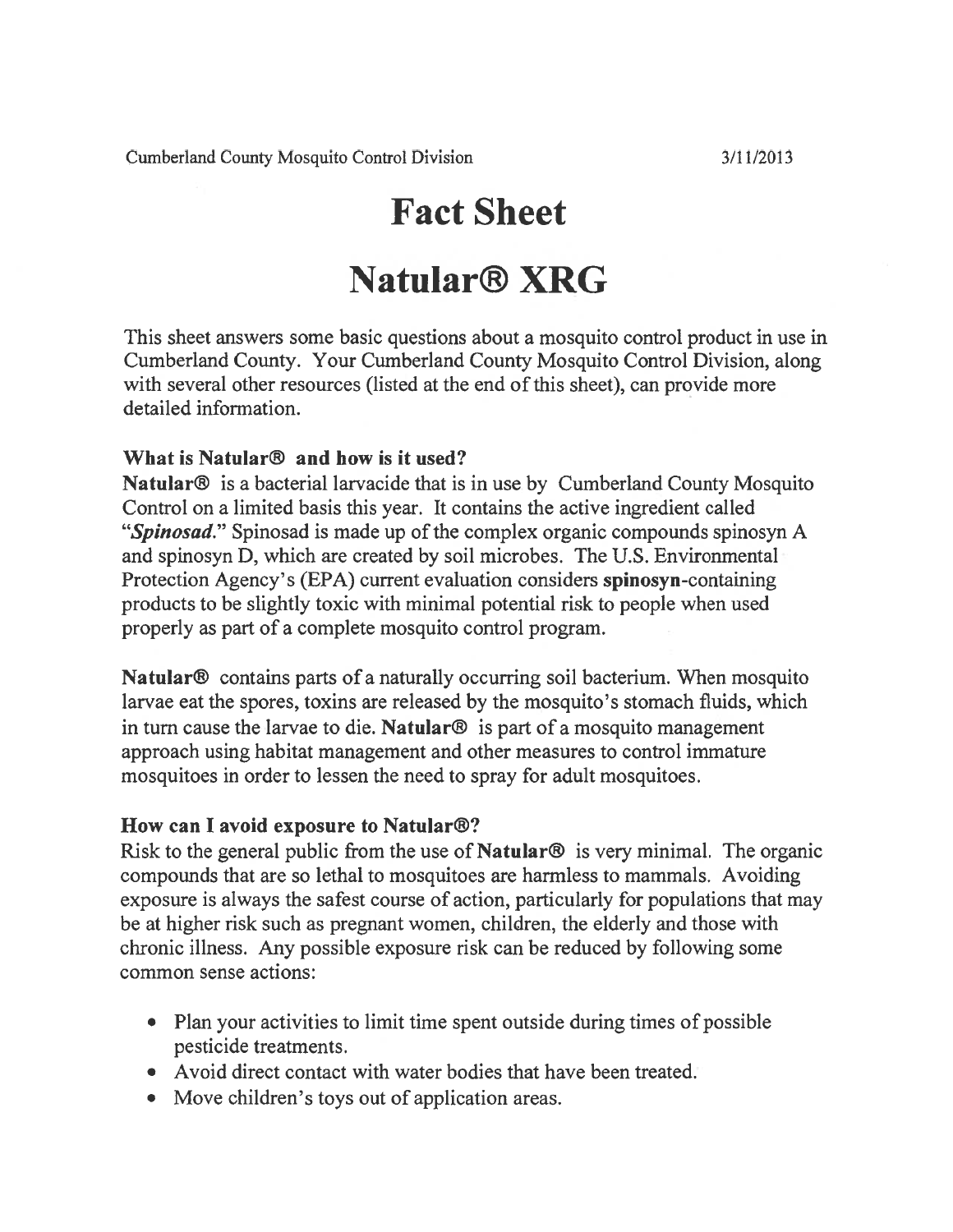- Move animals and their food and water dishes out of application areas.
- Stay away from application equipment, whether in use or not.

#### What are the symptoms of exposure to Natular®?

Direct contact with eyes or skin may cause mild irritation or discomfort. The chance of experiencing these symptoms of exposure with proper use is low. You should contact your physician, other medical providers or the New Jersey Poison Information and Education System (NJPIES) at 1-800-222-1222 if you experience these symptoms following <sup>a</sup> pesticide spraying. Bring this sheet with you if you visit <sup>a</sup> physician or other medical provider.

#### How long will Natular® last in the environment?

Because spynosin A and spynosin D are biological agents, they tends to break down quickly in the environment. Its breakdown in water or soil usually occurs within hours of use.

#### Where can I ge<sup>t</sup> more information on Natular®?

The following are resources for more information regarding **Natular<sup>®</sup> XRG** and mosquito control in your area (unless otherwise noted, available during normal business hours):

| For overall pesticide-specific information $-9:30$ am to 7:30pm: |              |
|------------------------------------------------------------------|--------------|
| <b>National Pesticide Information Center</b>                     | 800-858-7378 |
| http://npic.orst.edu                                             |              |

For pesticide health information  $\&$  possible exposures  $-24$  hours: New Jersey Poison Information & Education System 800-222-1222 http://www.nipies.org

| For New Jersey pesticide regulation & misuse complaints: |              |
|----------------------------------------------------------|--------------|
| <b>NJDEP Pesticide Control Program</b>                   | 609-984-6507 |
| http://www.state.nj.us/dep/enforcement/pcp/              |              |
|                                                          |              |

For Federal pesticide regulations: USEPA Region 2 Office of Pesticide Programs 877-251-4575 http ://www.epa.gov/ebtpages/pesticides.html

For state-wide mosquito control information: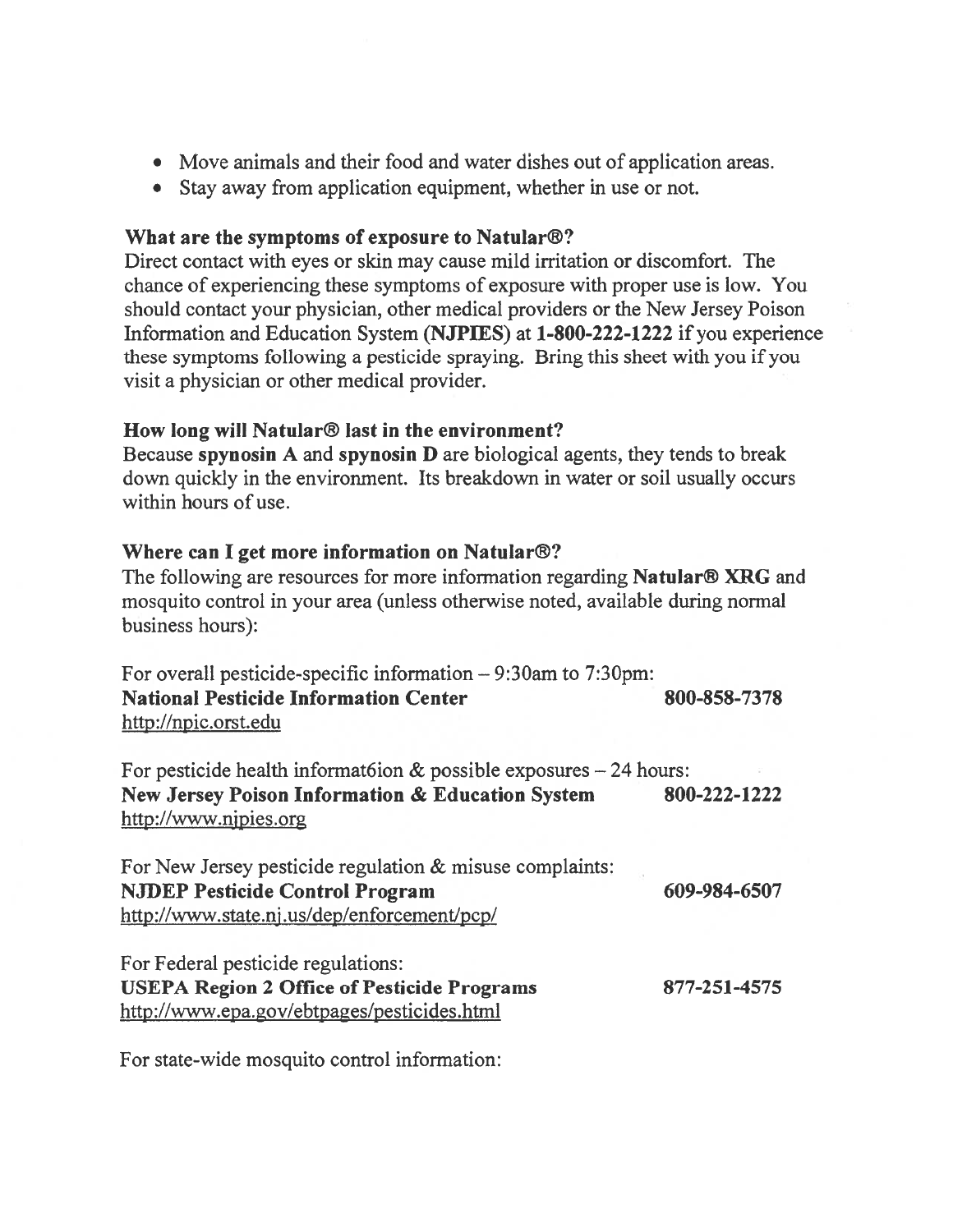NJDEP Office of Mosquito Control Coordination 609-292-3649 http://www.state.ni .us/dep/mosquito

For local mosquito control information: Cumberland County Mosquito Control Division 856-453-2192 http://www.co.cumberland.nj.us/content/173/251/767/2614/default.aspx

For mosquito control recommendations: Rutgers University, Department of Entomology 732-932-9437 http://www-rci.rutgers.edul—insects

For local health information:

Cumberland County Health Department 856-327-7602 http ://www.co. cumberland.nj.us/content/173/1 0546/default.aspx

For general information on the pesticide Natular® XRG and Spinosad: EPA: http://www.epa.gov/pesticides/health/mosquitoes/larvicides4mosquitoes.htm

Clarke Mosquito Control Products (Distributor): http://www.clarkemosquito.com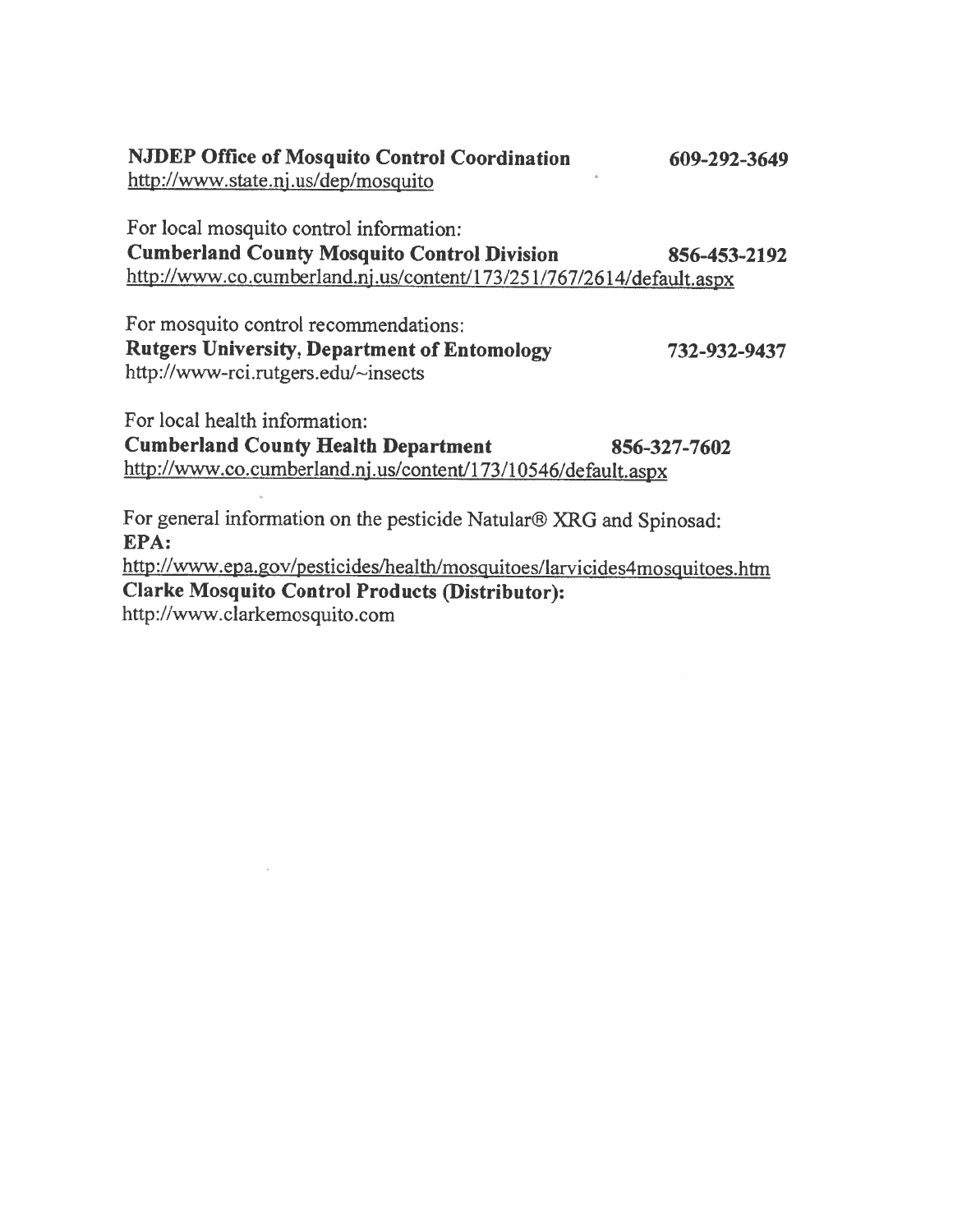## Fact Sheet

# Aquabac<sup>®</sup>, Vectobac<sup>®</sup> and Teknar<sup>®</sup>

This sheet answers some basic questions about <sup>a</sup> mosquito control product in use in your county. Your Cumberland County Mosquito Control Division, along with several other resources (listed at the end of this sheet), can provide more detailed information.

## What are Aquabac, Vectobac and Teknar and how are they used?

Aquabac, Vectobac and Teknar are insecticide products recommended for mosquito control in New Jersey by Rutgers, The State University of New Jersey. They contain the pesticide called **Bacillus thuringiensis israelensis (Bti)**. The U.S. Environmental Protection Agency's (EPA) current evaluation considers **Bti**containing products to be very slightly toxic with minimal potential risk to people when used properly as par<sup>t</sup> of <sup>a</sup> complete mosquito control program.

Aquabac, Vectobac and Teknar are used to preven<sup>t</sup> mosquitoes from emerging into adults from lakes, ponds, and other bodies of water. It acts on the larva, or immature stage of the mosquito, in water immediately before the flying mosquito emerges. Aquabac, Vectobac and Teknar are part of a mosquito management approach using habitat managemen<sup>t</sup> and other measures to control immature mosquitoes in order to decrease the need to spray for adults.

## How can I avoid exposure to Aquabac, Vectobac and Teknar?

Risk to the general public from the use of Aquabac, Vectobac and Teknar is minimal. Avoiding exposure is always the safest course of action, particularly for populations whose members may be at higher risk, such as pregnan<sup>t</sup> women, children, the elderly, and those with chronic illnesses. Any possible exposure risk can be reduced by following some common sense actions: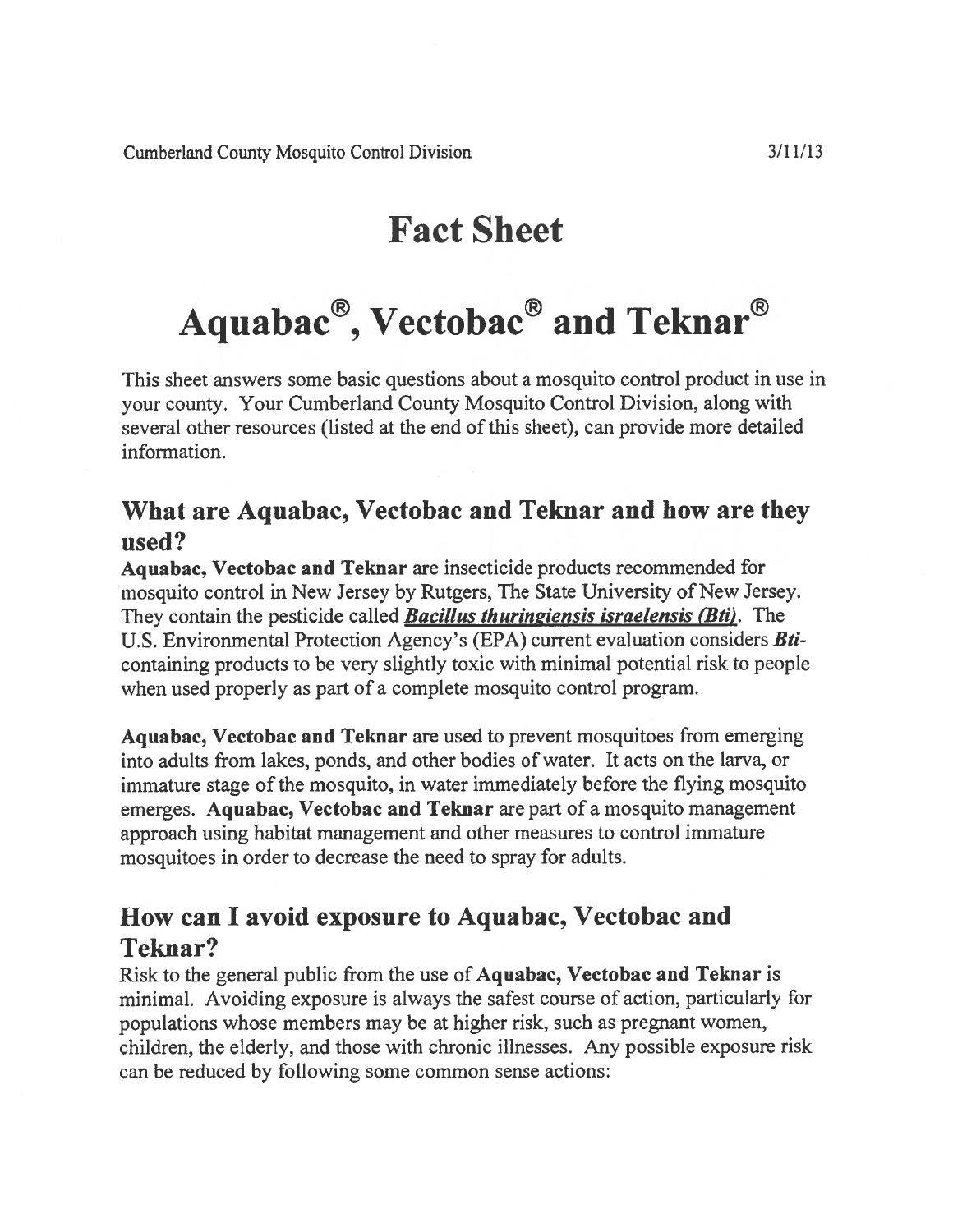- $\cdot$  Plan your activities to limit time spent outside during times of possible pesticide treatments.
- ❖ Avoid direct contact with treated bodies of water.
- ◆ Move children's toys out of application areas.
- Move animals and their food and water dishes out of application areas.
- $\cdot$  Stay away from application equipment, whether or not it is in use.

## What are the symptoms of exposure to Aquabac, Vectobac and Teknar?

Direct contact with eyes or skin may cause mild irritation or discomfort. The chance of experiencing these symptoms of exposure with proper use is low. You should contact your physician, other medical providers, or the New Jersey Poison Information and Education System (NJPIES) at 1-800-222-1222 if you experience these symptoms following <sup>a</sup> pesticide spraying. Bring this sheet with you if you visit <sup>a</sup> physician or other medical provider.

## How long will Aquabac, Vectobac and Teknar last in the environment?

Because *Bti* is a biological agent, it tends to break down quickly in the environment. Its breakdown in water or soil usually occurs within hours of use.

## Where can I ge<sup>t</sup> more information on Aquabac, Vectobac and Teknar?

The following are resources for more information regarding Aquabac, Vectobac and Teknar and mosquito control in your area (unless otherwise noted, available during normal business hours):

For overall pesticide-specific information — 9:30am to 7:30pm: National Pesticide Information Center 800-858-7378 http://npic.orst.edu

For pesticide health informatoion  $\&$  possible exposures  $-24$  hours: New Jersey Poison Information & Education System 800-222-1222 http://www.njpies.org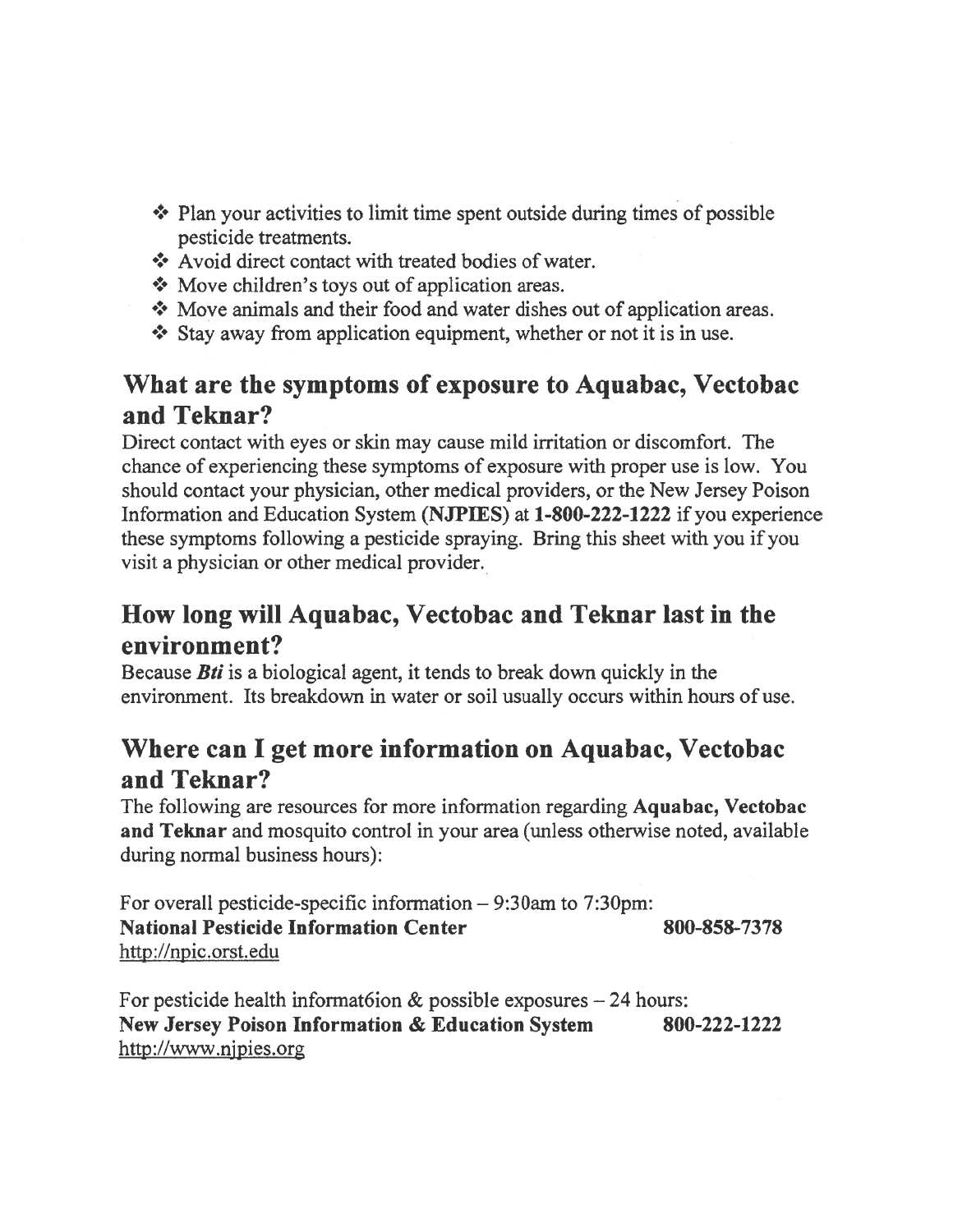| For New Jersey pesticide regulation & misuse complaints:<br><b>NJDEP Pesticide Control Program</b><br>http://www.state.nj.us/dep/enforcement/pcp/                                          | 609-984-6507 |
|--------------------------------------------------------------------------------------------------------------------------------------------------------------------------------------------|--------------|
| For Federal pesticide regulations:<br><b>USEPA Region 2 Office of Pesticide Programs</b>                                                                                                   | 877-251-4575 |
| http://www.epa.gov/ebtpages/pesticides.html<br>For state-wide mosquito control information:<br><b>NJDEP Office of Mosquito Control Coordination</b><br>http://www.state.nj.us/dep/mosquito | 609-292-3649 |
| For local mosquito control information:<br><b>Cumberland County Mosquito Control Division</b><br>http://www.co.cumberland.nj.us/content/173/251/767/2614/default.aspx                      | 856-453-2192 |
| For mosquito control recommendations:<br><b>Rutgers University, Department of Entomology</b><br>http://www-rci.rutgers.edu/~insects                                                        | 732-932-9437 |
| For local health information:<br><b>Cumberland County Health Department</b>                                                                                                                | 856-327-7602 |

 $\mathbb{S}^1_+$ 

http://www.co.cumberland.nj .us/content/173/10546/default. aspx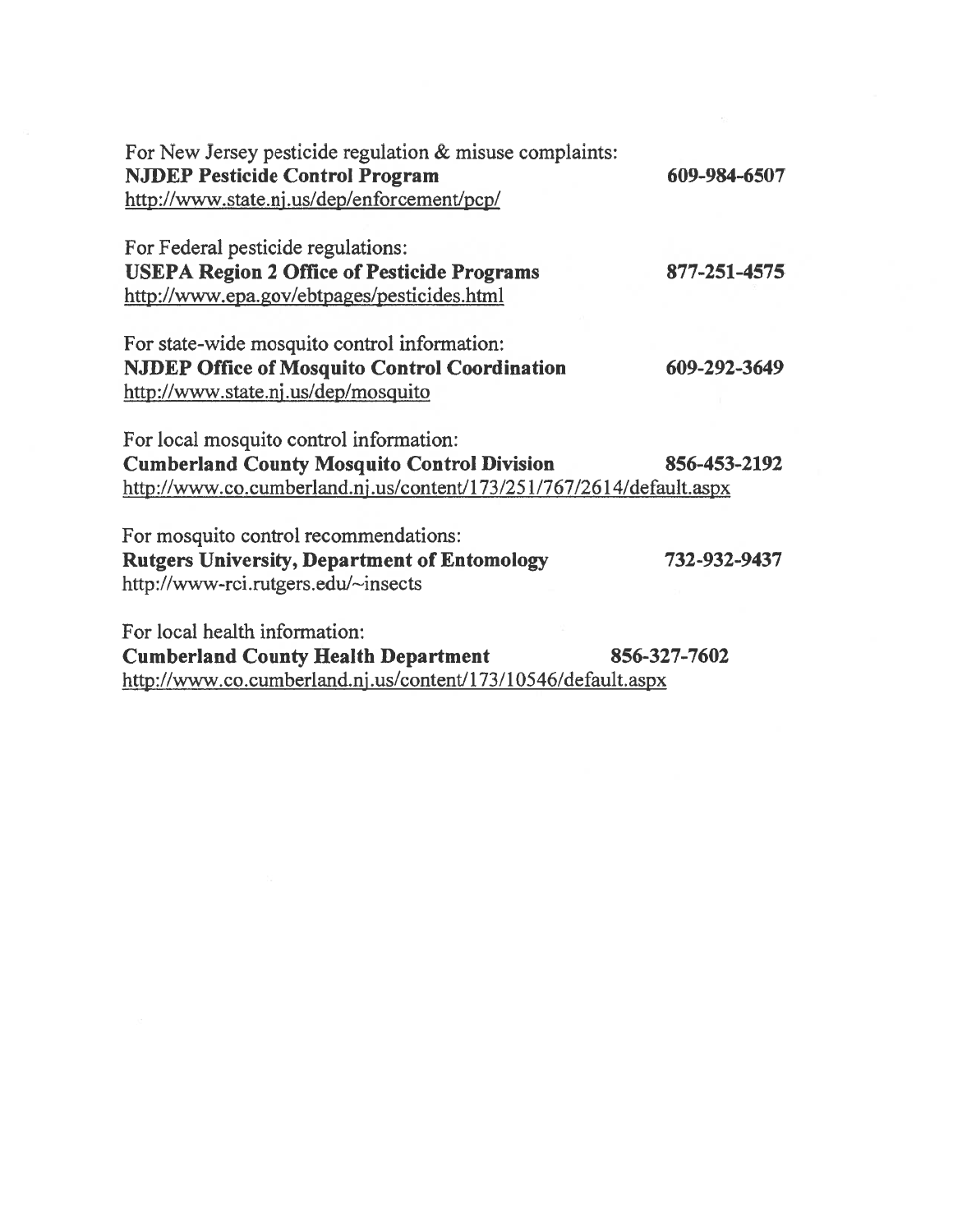## Fact Sheet

## VectoLex® CG

This sheet answers some basic questions about <sup>a</sup> mosquito control product in use in your county. Your Cumberland County Mosquito Control Division, along with several other resources (listed at the end of this sheet), can provide more detailed information.

### What is VectoLex and how is it used?

VectoLex is an insecticide product that is recommended for mosquito control in New Jersey by Rutgers, The State University of New Jersey. It contains the pesticide called **Bacillus sphaericus (Bsph)**. The U.S. Environmental Protection Agency's (EPA) current evaluation considers  $Bsph$ -containing products to be very slightly toxic with minimal potential risk to people when used properly as par<sup>t</sup> of <sup>a</sup> complete mosquito control program.

VectoLex is used to preven<sup>t</sup> mosquitoes from hatching in lakes, ponds, and other bodies of water. It acts on the larval or immature stage of the mosquito in water before the flying mosquito emerges. VectoLex is part of a mosquito management approach using habitat managemen<sup>t</sup> and other measures to control immature mosquitoes in order to lessen the need to spray for adult mosquitoes.

### How can I avoid exposure to VectoLex?

Risk to the general public from the use of VectoLex is minimal. Avoiding exposure is always the safest course of action, particularly for populations that may be at higher risk, such as pregnan<sup>t</sup> women, children, the elderly, and those with chronic illnesses. Any possible exposure risk can be reduced by following some common sense actions:

- $\cdot$  Plan your activities to limit time spent outside during times of possible pesticide treatments.
- \* Avoid direct contact with water bodies that have been treated.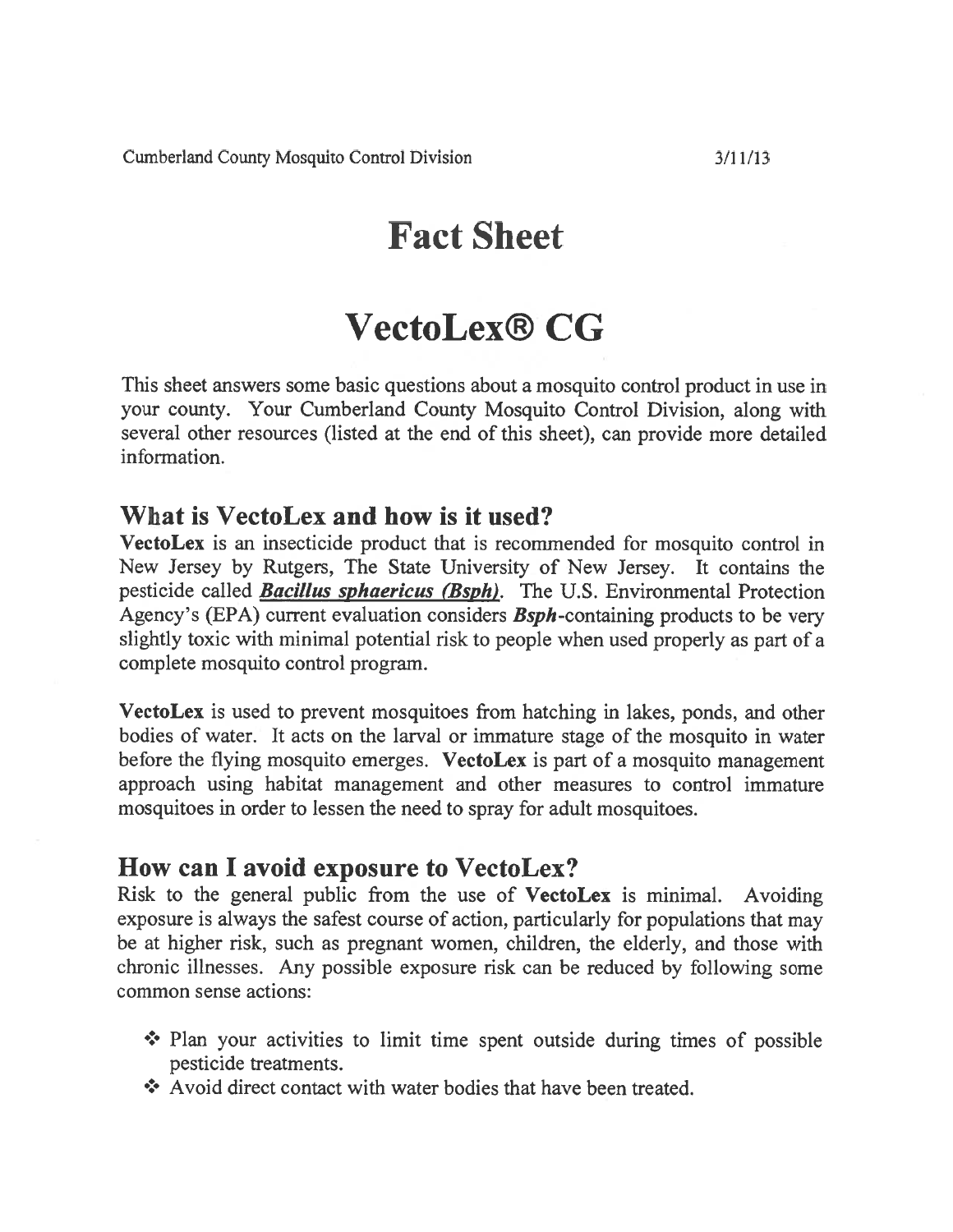| <b>NJDEP Office of Mosquito Control Coordination</b><br>http://www.state.nj.us/dep/mosquito | 609-292-3649 |
|---------------------------------------------------------------------------------------------|--------------|
| For local mosquito control information:                                                     |              |
| <b>Cumberland County Mosquito Control Division</b>                                          | 856-453-2192 |
| http://www.co.cumberland.nj.us/content/173/251/767/2614/default.aspx                        |              |
| For mosquito control recommendations:                                                       |              |
| <b>Rutgers University, Department of Entomology</b>                                         | 732-932-9437 |
| http://www-rci.rutgers.edu/~insects                                                         |              |
| For local health information:                                                               |              |
| <b>Cumberland County Health Department</b>                                                  | 856-327-7602 |
| http://www.co.cumberland.nj.us/content/173/10546/default.aspx                               |              |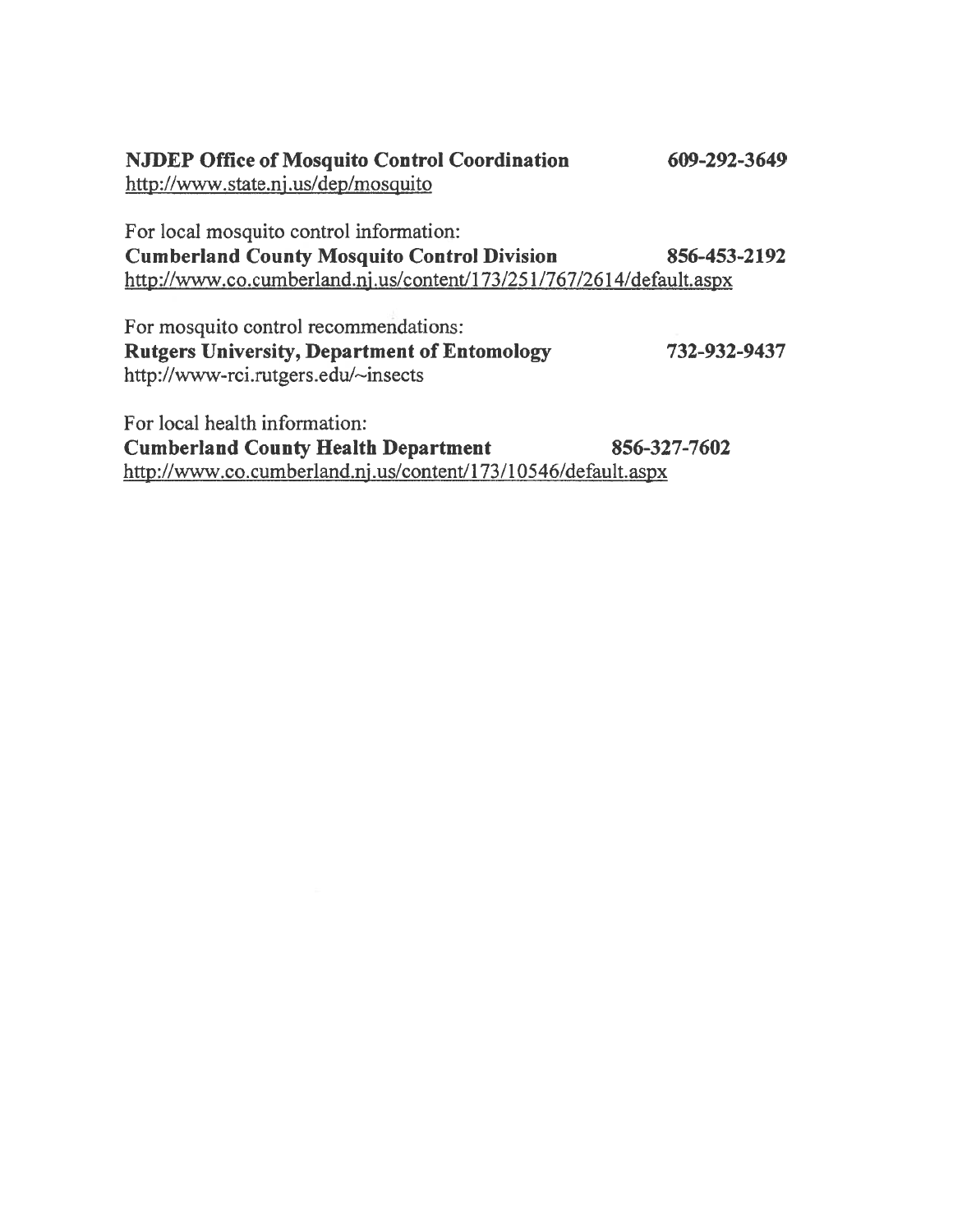## "Zenivex $\approx$  E20" Adulticide Fact Sheet

#### Municipalities are encouraged to share this information with all residents in their community

This Fact Sheet answers some basic questions about mosquito control products in use in your County. The Cumberland County Mosquito Control Division, along with several other resources (listed at the end of this sheet), can provide more detailed information.

#### What is Zenivex<sup> $M$ </sup> E20 adulticide and how is it used?

Zenivex<sup>*ni*</sup> E20 contains a pesticide called *Etofenprox*, a member of the category of pesticides called non-ester pyrethroids, which are synthetic versions of pesticides produced by plants called pyrethrins. Traditional pyrethroid/piperonyl butoxide mixtures are recommended for Ultra-Low-Volume (ULV) mosquito control in New Jersey by Rutgers, The State University of New Jersey. Zenivex<sup>n</sup> E20 is a non-ester pyrethroid, and therefore does not require <sup>a</sup> synergist such as piperonyl butoxide. The U.S. Environmental Protection Agency (EPA) has classified Etofenprox as <sup>a</sup> reduced risk pesticide. It poses <sup>a</sup> low risk to human health and the environment when used properly as par<sup>t</sup> of an integrated mosquito control program. As formulated in Zenivex $\pi$ <sup>1</sup> E20 adulticide, Etofenprox is considered a non-carcinogen, non-teratogen and non-mutagen.

This non-ester pyrethroid-containing product is used for the control of adult mosquitoes. While habitat managemen<sup>t</sup> and measures to control immature mosquitoes in water are preferred and most used, the spraying of adult mosquitoes is necessary when biting populations reach critical levels or when <sup>a</sup> disease organism is presen<sup>t</sup> in adult mosquitoes. A very fine mist is sprayed into the air since flying mosquitoes must directly contact the pesticide in order for it to be effective.